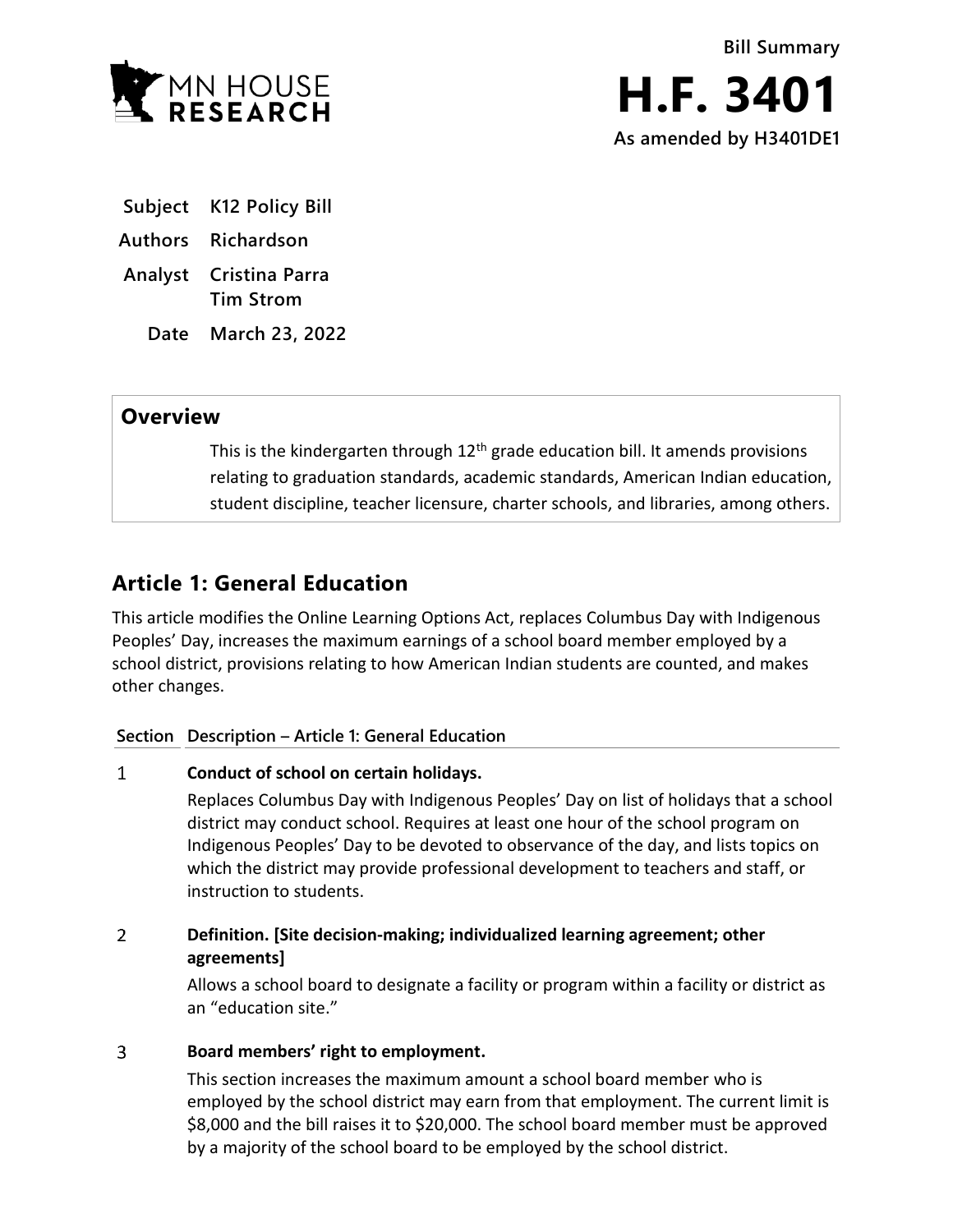## **Section Description – Article 1: General Education**

#### $\overline{4}$ **Definitions. [Online learning option]**

Modifies definitions related to online learning. Distinguishes "supplemental online learning" from other types of online learning. Allows Tribal contract schools to offer online learning, and students in Tribal contract schools to participate in online learning. Establishes additional requirements for teachers providing online instruction.

**Effective date:** This section is effective for the 2023-2024 school year and later.

#### 5 **Authorization; notice; limitations on enrollment. [Online learning option]**

Allows districts to offer digital learning to enrolled students without the review and reporting requirements that apply to other online learning providers. These districts would not generate online learning funds. Requires online learning courses to be reported and identified in the Minnesota Common Course catalog.

Distinguishes supplemental online learning from other online learning. Modifies supplemental online learning requirements. Makes technical changes.

**Effective date:** This section is effective for the 2023-2024 school year and later.

#### 6 **Online learning parameters. [Online learning option]**

Modifies requirements relating to accessing online learning, including those relating to computer hardware and locations where the student may participate. Requires online learning curriculum to be aligned with state standards. Makes technical changes.

**Effective date:** This section is effective for the 2023-2024 school year and later.

#### $\overline{7}$ **Department of Education. [Online learning option]**

Requires a supplemental online learning provider to notify the commissioner that it is delivering online learning and report the number of online learning students it accepts and online learning courses and programs it delivers. Requires a district providing online learning to enrolled students to create an online learning site and report student enrollment in the site. Requires online and blended learning courses to be reported in the Minnesota Common Course Catalog.

**Effective date:** This section is effective for the 2023-2024 school year and later.

#### 8 **Crisis online learning. [Online learning option]**

Defines "crisis online learning," "crisis learning period," and "crisis online learning plan." The plan must describe how crisis online learning and critical components of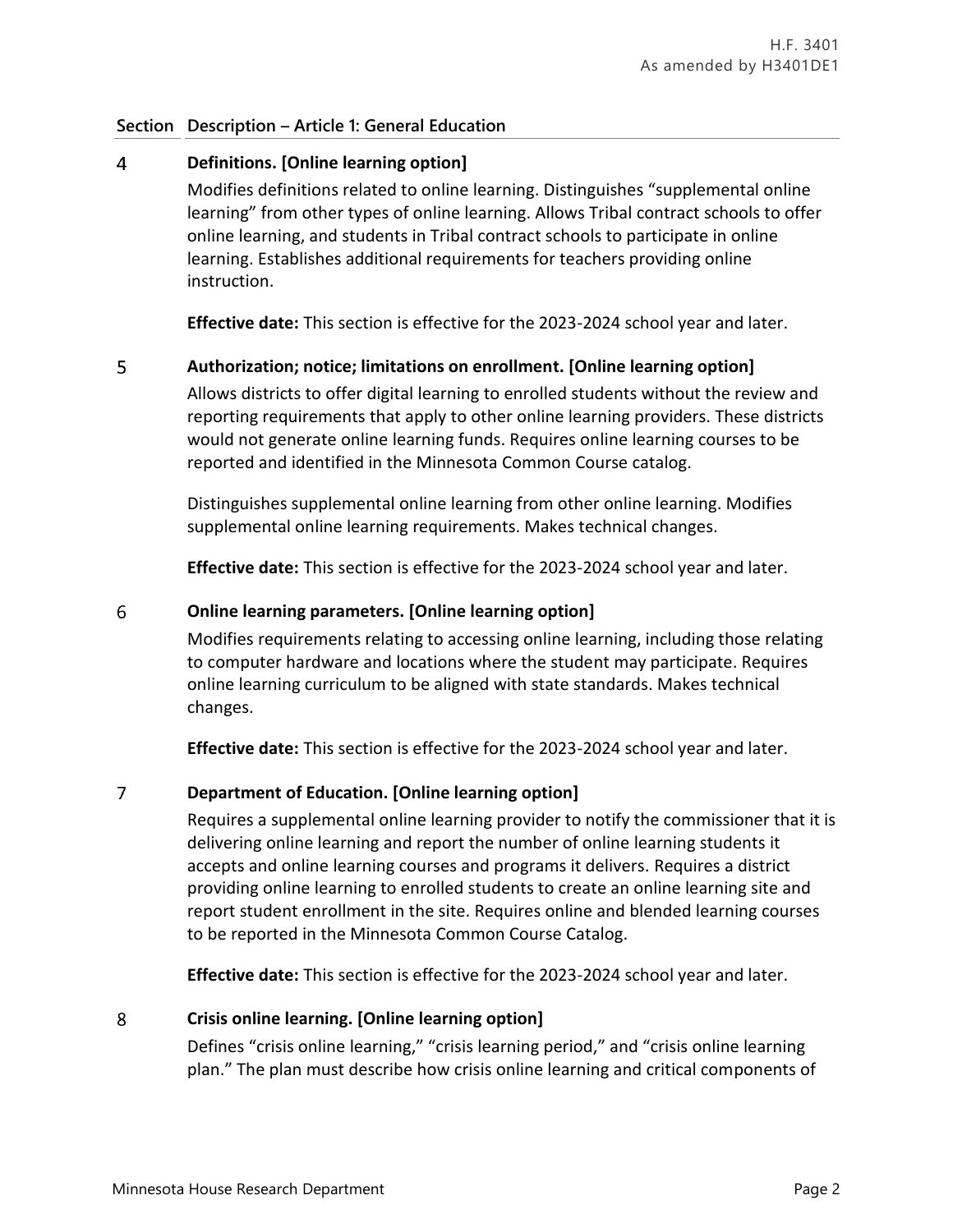## **Section Description – Article 1: General Education**

education will be provided, and meet certain other requirements. Critical components include nutrition services and teacher accessibility.

**Effective date:** This section is effective the day following final enactment. For the school year 2021-2022, the student and family notification requirement does not apply.

#### 9 **English learner; limited or interrupted formal education. [Definitions]**

Modifies description of students who qualify as English learners with limited or interrupted formal education (SLIFE students) based on the amount of formal education they have when they enter school in the United States.

#### 10 **Eligible pupils. [Graduation incentives program]**

Allows a student with a limited or interrupted formal education (SLIFE students) to continue to qualify for an early middle college program. The change in section 9 modifies the definition of SLIFE students; this section ensures that students who previously qualified for the program as SLIFE students will continue to do so.

#### 11 **American Indian student. [Definitions]**

Modifies definition of "American Indian" student for purposes of the American Indian Education Act; uses the state definition, which differs from the federal definition. The state definition primarily differs from the federal definition because the state definition allows students who would otherwise be counted in the two more races category to continue to be counted as "American Indian." The state count of American Indian students is much larger than the federal count of American Indian students.

### 12 **Technical assistance. [Community and commissioner participation in American Indian education.]**

Requires the commissioner to use an annual report of American Indian student data that uses the state count when providing technical assistance.

#### 13 **Procedures. [American Indian education aid]**

Requires the state count to be used to determine whether a district, charter school, or Tribal contract school is eligible for American Indian aid. Clarifying the definition of American Indian students does not impact funding for the American Indian education aid program because the state has continued to use the state count of American Indian students since the federal definition changed.

#### 14 **State-identified American Indian. [American Indian education aid.]**

Specifies how state determines the state-identified American Indian student counts.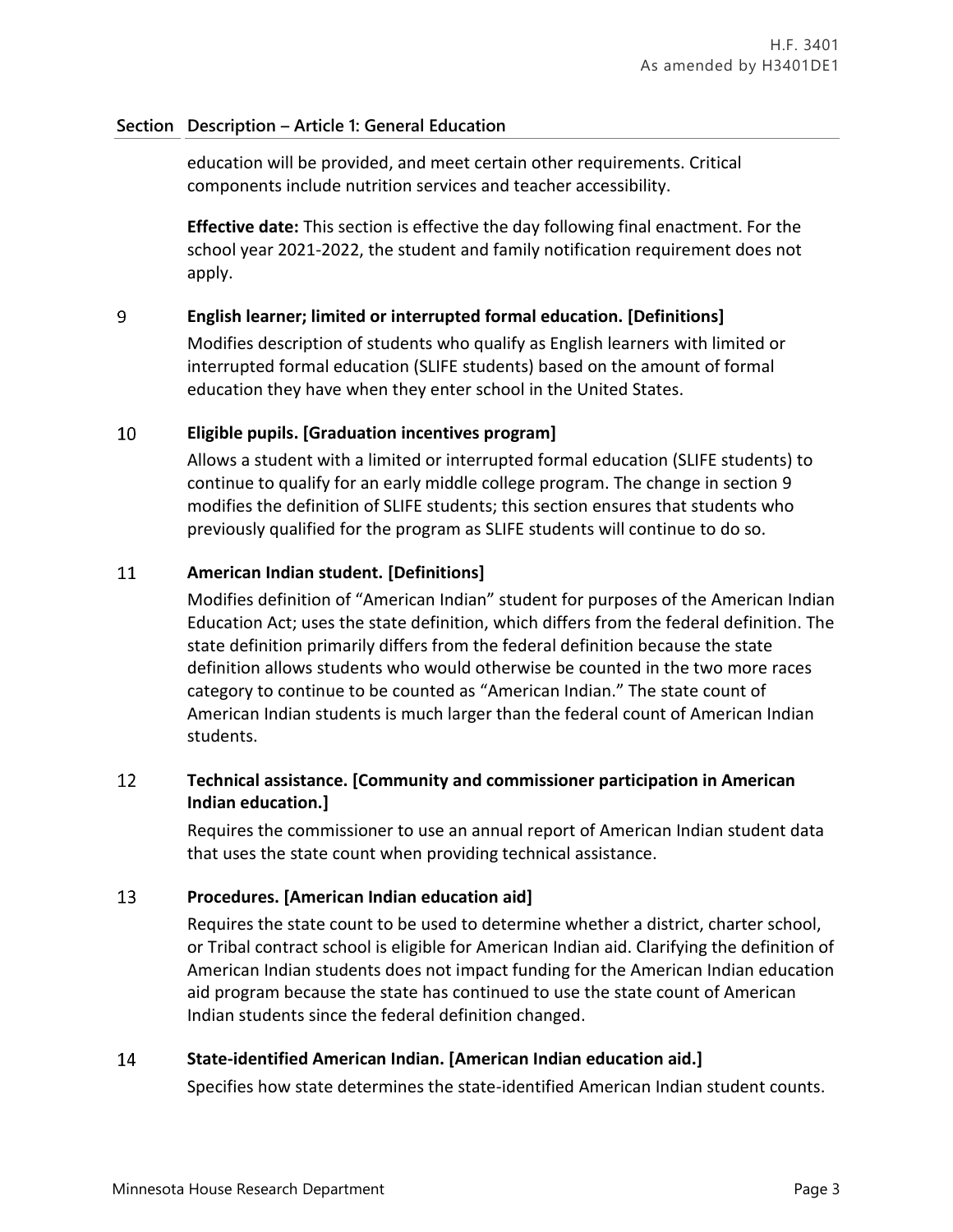## **Section Description – Article 1: General Education**

#### 15 **Placement in another district; responsibility.**

Allows a district or charter school to use an online learning program to fulfill its duties to provide special education services to a child placed in a care and treatment facility if the child or child's parents agree to that form of instruction.

#### 16 **Placement of children without disabilities; education and transportation.**

Allows a serving school district or charter school to use an online learning program to fulfill its duties to provide education services to a child placed in a care and treatment facility if the child or child's parents agree to that form of instruction.

#### 17 **Responsibilities for providing education.**

Allows a district to use its state-approved online learning program to fulfill its duties to provide special education services to a child placed in a care and treatment facility. If the child is enrolled in a charter school that operates a state-approved online learning provider, the district may also use that program to fulfill its duties.

# **Article 2: Education Excellence**

This article modifies provisions related to compulsory instruction, academic standards, graduation requirements, student discipline, the World's Best Workforce, Achievement and Integration plans, and gifted and talented programming, among others.

## **Section Description – Article 2: Education Excellence**

#### $\mathbf{1}$ **Private data; when disclosure is permitted. [Educational data]**

Allows educational data to be disclosed to Tribal Nations about Tribally enrolled or descendant students.

#### $\overline{2}$ **Education records. [Compulsory instruction]**

Requires student records transmitted when a student transfers schools to include pupil withdrawals and services a student needs to prevent inappropriate behavior from recurring.

#### $\overline{3}$ **Knowledge and skills. [Compulsory instruction]**

Adds ethnic studies to the list of subject areas in which all students must receive instruction.

#### 4 **Required standard. [Definitions]**

Adds art to list of required statewide standards. Currently, arts standards are adopted at the district level.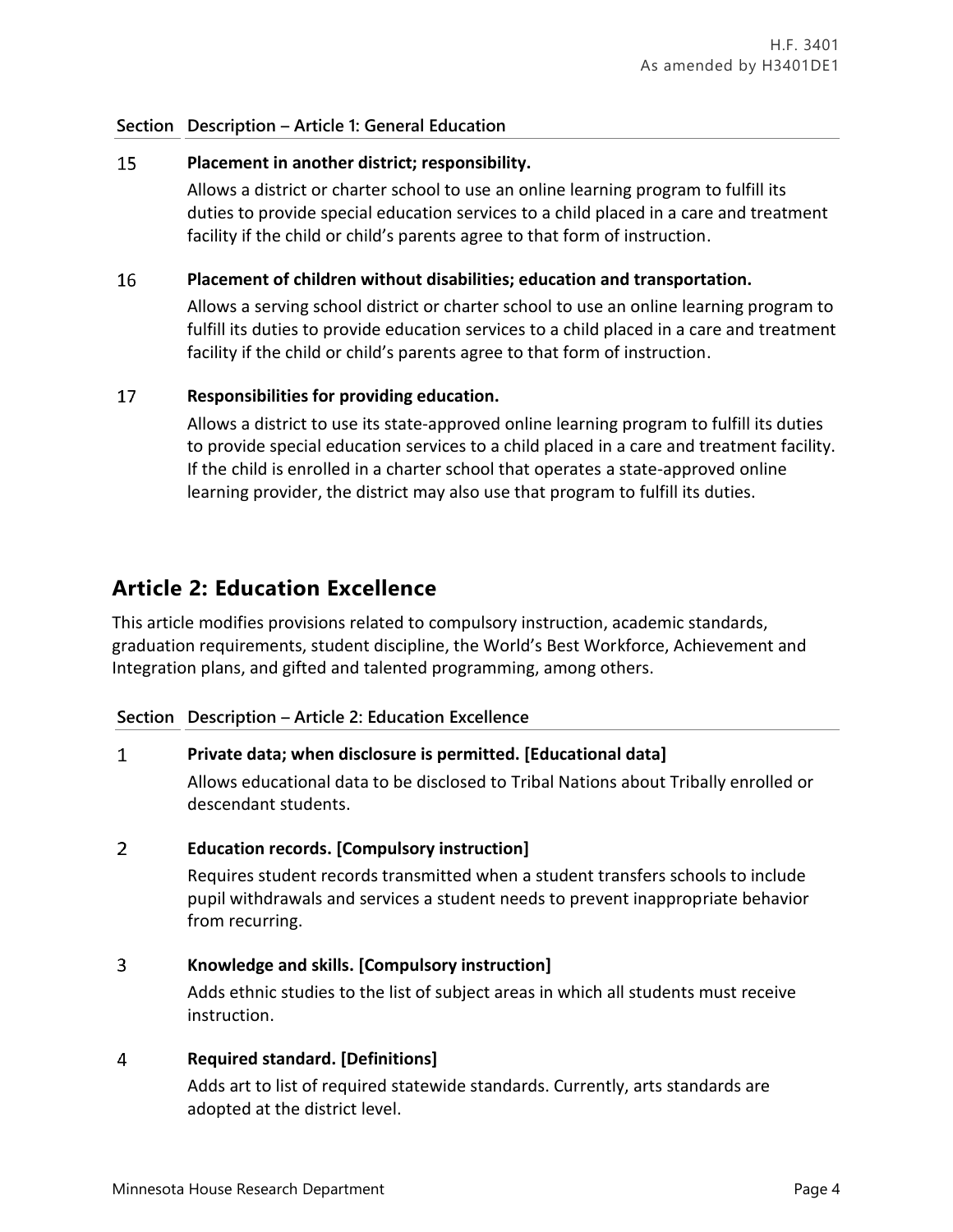#### 5 **Required academic standards.**

Requires arts standards to be adopted at the state level, rather than the district level, and adds a fifth art area, media arts. Schools must offer at least three and require at least two arts areas for elementary and middle school students and offer at least three and require at least one arts area for high school students.

#### 6 **Standards development. [Required academic standards]**

Requires the commissioner to consider advice from the following stakeholders, in addition to those already listed in statute: representatives from the Tribal Nations Education Committee and Minnesota's Tribal Nations and communities; district and charter school students in kindergarten through grade 12; and other stakeholders representing the ethnic, racial, and geographic diversity of Minnesota, including diversity of gender and sexual orientation, immigrant status, and religious and linguistic background.

#### $\overline{7}$ **Rulemaking. [Required academic standards]**

Clarifies commissioner's authority to amend rules on academic standards.

#### 8 **Revisions and reviews required. [Required academic standards]**

Requires Indigenous education standards that include the contributions of American Indian Tribes and communities to be embedded into the state's academic standards and graduation requirements. Requires the commissioner to embed ethnic studies into state academic standards. Delays review of physical education standards by four years.

#### 9 **Elective standards. [Elective standards]**

Requires a district to regularly review its career and technical education standards. Requires standards to align with Minnesota career and technical education Frameworks, standards developed by national career and technical education organizations, or recognized industry standards.

#### $10<sup>°</sup>$ **Graduation requirements. [Credits]**

Requires arts credit to satisfy state rather than local standards. Requires the 3.5 social studies credits needed for graduation to include credit for a course in government and citizenship in grade 11 or 12 for students beginning  $9<sup>th</sup>$  grade in the 2023-2024 school year and later. Requires students beginning 9<sup>th</sup> grade in the 2023-2024 school year and later to complete a personal finance course for credit during their senior year of high school.

#### 11 **Credit equivalencies. [Credits]**

Modifies reference to a school's agriculture program to include food and natural resources education. Changes reference to administrative rule setting standards for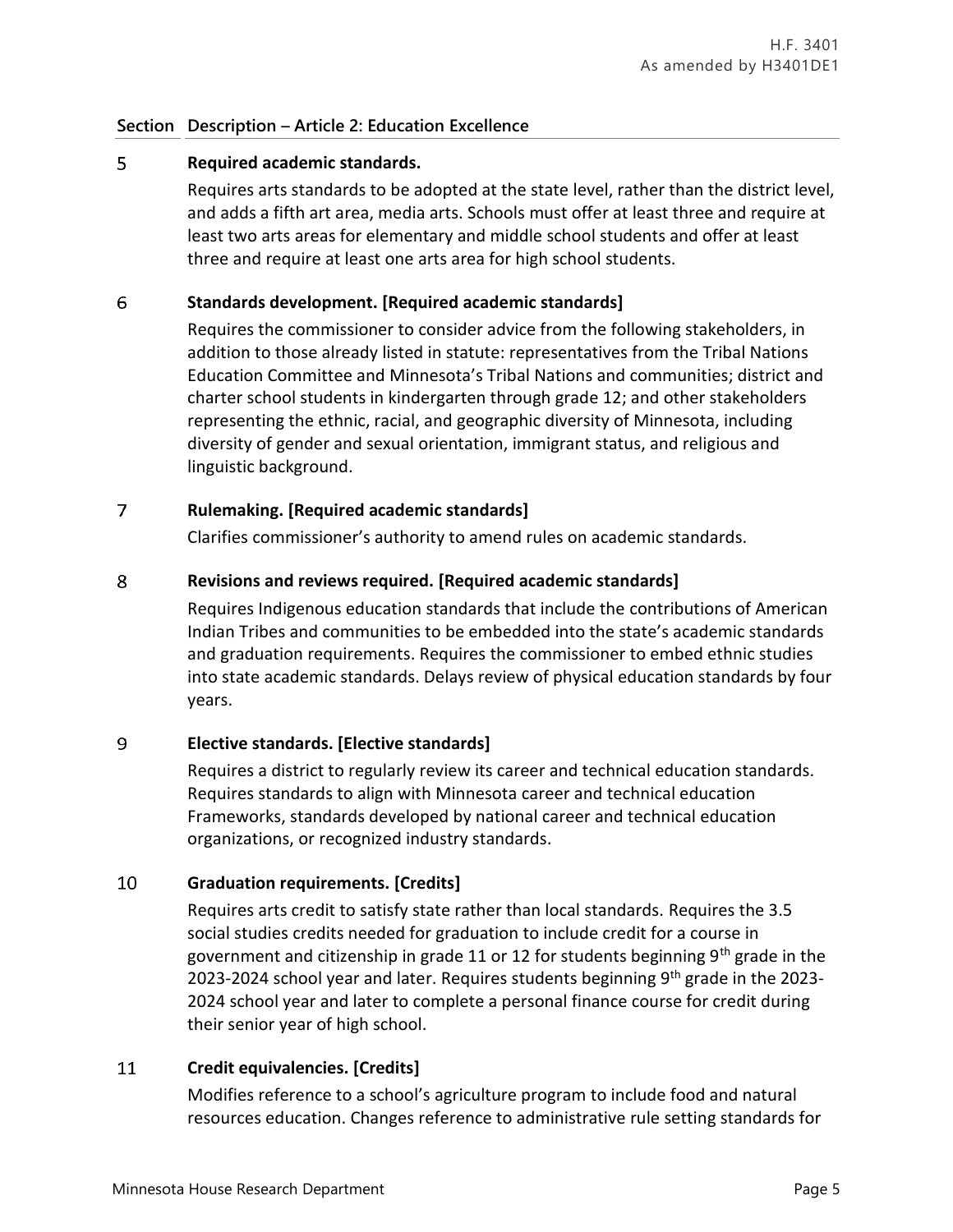awarding science, mathematics, or arts credit through career and technical education from subpart on ability to grant credit, to subpart on minimum standards for granting credit. The rule subpart being waived requires an instructor to have passed licensure exams for which the credit is to be granted.

#### 12 **Ethnic studies curriculum.**

Defines "ethnic studies curriculum."

#### 13 **Physical education; excusal from class.**

Strikes language encouraging schools not to exclude students in kindergarten through grade 5 from recess as punishment or discipline.

**Effective date:** This section is effective July 1, 2022.

#### 14 **Definitions. [World's best workforce]**

Adds definitions for "ethnic studies curriculum," "antiracist," "culturally sustaining," "institutional racism," and "on track for graduation."

#### 15 **Performance measures. [World's best workforce]**

Adds performance measures in a district's world's best workforce plan to include (1) participation in honors or gifted and talented programming, and (2) students on track for graduation. Requires districts, beginning with the 2023-2024 school year, to report on participation and performance on advanced placement, international baccalaureate, and dual enrollment programs. Requires reporting on performance measures for student subgroups.

This section is effective July 1, 2022.

#### 16 **Adopting plans and budgets. [World's best workforce]**

Requires districts' world's best workforce plans to include ethnic studies curriculum, and anti-racist and culturally sustaining curriculum; modifies other plan requirements.

**Effective date:** This section is effective for all strategic plans reviewed and updated after June 30, 2023.

#### 17 **District advisory committee. [World's best workforce]**

Requires district advisory committee to recommend strategies regarding curriculum and learning and work environments.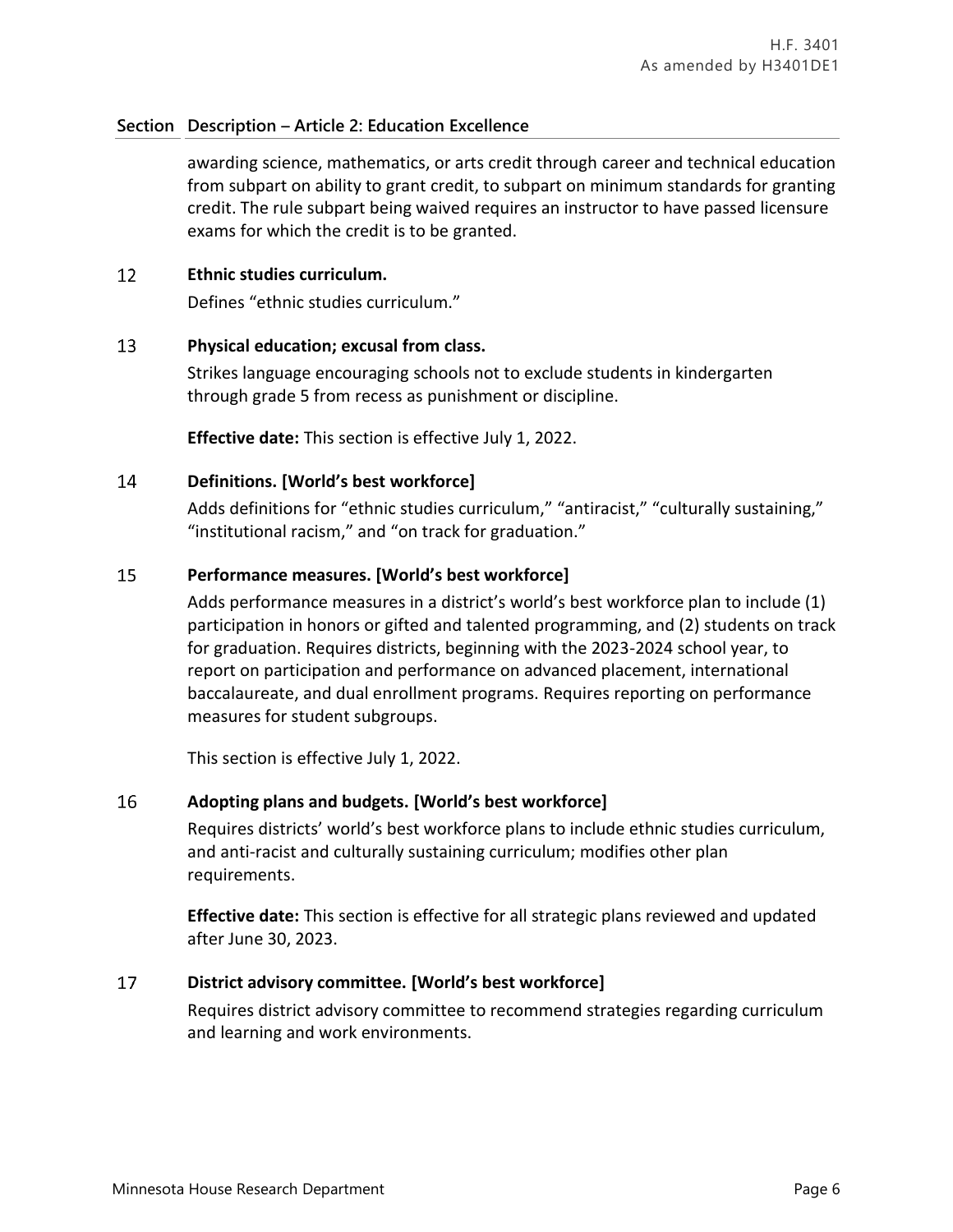18 **Closing educational opportunity gaps grants.**

> **Subd. 1. Grant program established.** Establishes a grant program to support world's best workforce strategies and collaborative efforts that address opportunity gaps.

**Subd. 2. Definitions.** Defines terms, including "antiracist," "equitable," "institutional racism," "opportunity gap," and "structural."

**Subd. 3. Applications and grant awards.** Requires the commissioner of education to determine application procedures and deadlines, select schools to receive grants, and determine award amounts.

**Subd. 4. Description.** Requires grants to be used to support efforts that close opportunity gaps in specified ways.

**Subd. 5. Report.** Requires grant recipients to report to the commissioner.

**Effective date:** This section is effective July 1, 2022.

#### 19 **Gifted and talented students program and services.**

Requires "services" in addition to "programs" in the gifted and talented statute. Requires identification assessments and procedures to be sensitive and equitable to underrepresented groups, and to be coordinated for optimal identification of programs and services for underrepresented groups.

#### 20 **Statewide testing. [Statewide testing and reporting system]**

Modifies attendance measure used in statewide reporting system from average daily attendance to consistent attendance. Substitutes ACT for the American College Test.

#### 21 **Statewide and local assessments; results. [Statewide testing and reporting system]**

Strikes definitions related to adaptive assessments and above grade level or below grade level questions.

#### 22 **Limits on local testing.**

Modifies date by which a district or charter school must publish its testing calendar.

### 23 **State growth measures; other state measures. [Student academic achievement and growth]**

Modifies use of growth measures. Modifies demographic categories for student data reporting. Requires groups to be determined by a ten-year cycle using the American Community Survey, using five-year datasets. Requires the commissioner to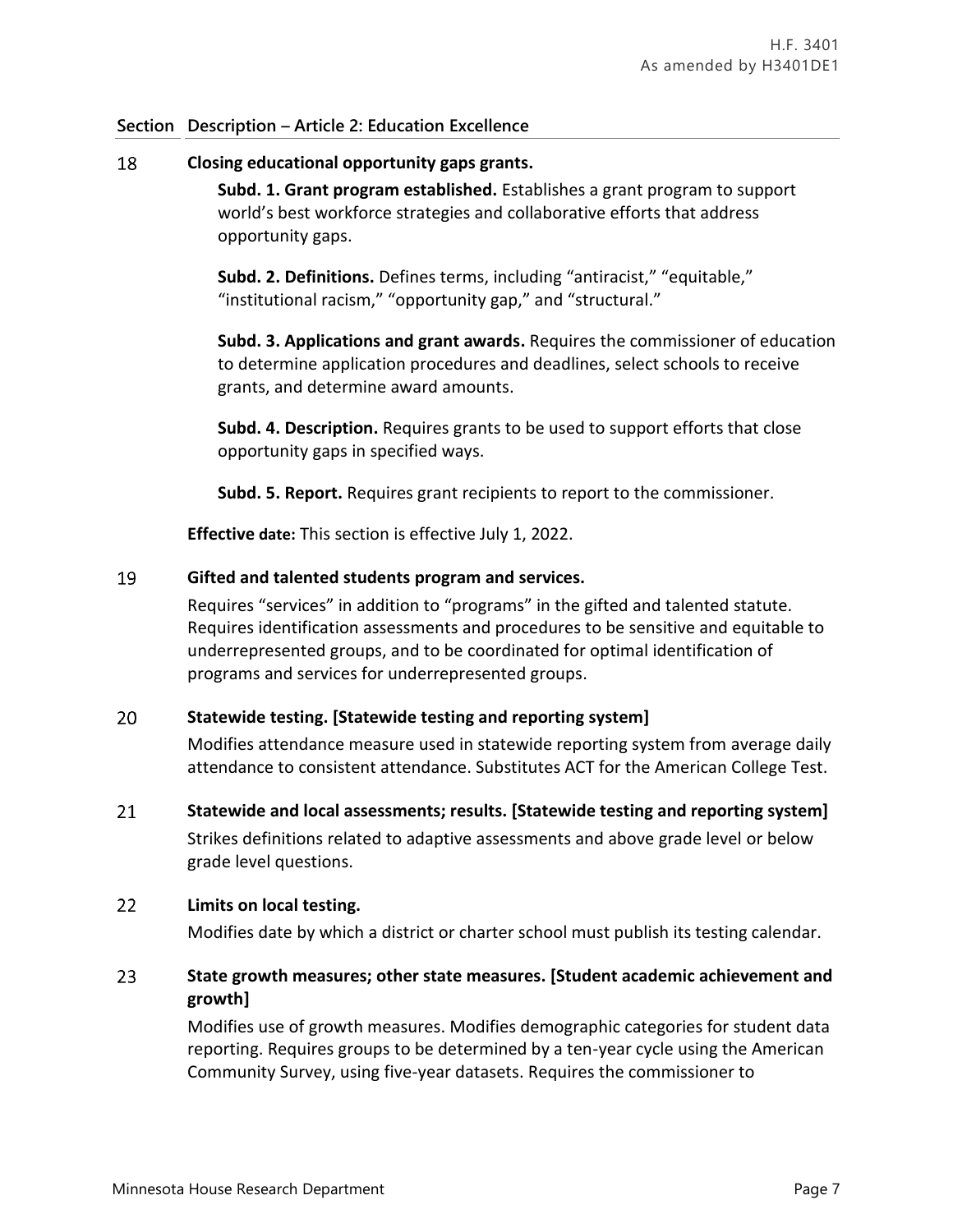implement an appropriate growth model for identifying schools and districts that demonstrate progress toward English language proficiency.

**Effective date:** This section is effective the day following final enactment. The next update to the data used to determine the most populous groups must be implemented in 2026 using the 2021-2025 dataset.

#### 24 **Student progress and other data. [School accountability]**

Strikes growth targets from list of actions the department undertakes.

#### 25 **American Indian mascots prohibited.**

**Subd. 1. Prohibition.** Prohibits a district from adopting a name, symbol, or image of an American Indian tribe, custom, or tradition as a mascot, nickname, logo, letterhead, or team name of the district or school. Allows a district to seek an exemption from the Tribal Nations Education Committee and the Indian Affairs Council.

**Subd. 2. Definitions.** Defines terms including "American Indian" and "mascot."

#### 26 **Multi-tiered system of support.**

Defines the Minnesota Multi-Tiered System of Support (MnMTSS) as a system, continuous improvement framework for ensuring positive social, emotional, behavioral, developmental, and academic outcomes for every student. Lists required components of framework.

#### $27$ **Dismissal. [Definitions]**

Modifies definition of "dismissal" to include out-of-school suspensions, not in-school suspensions.

#### 28 **Suspension.**

Defines "in-school suspension" and "out-of-school suspension."

**Effective date:** This section is effective for the 2022-2023 school year and later.

### 29 **Nonexclusionary disciplinary policies and practices; alternatives to pupil removal and dismissal.**

Defines nonexclusionary disciplinary policies and practices as alternatives to removal or dismissal that require school officials to intervene in, redirect, and support a student's behavior before removal or dismissal.

**Effective date:** This section is effective for the 2022-2023 school year and later.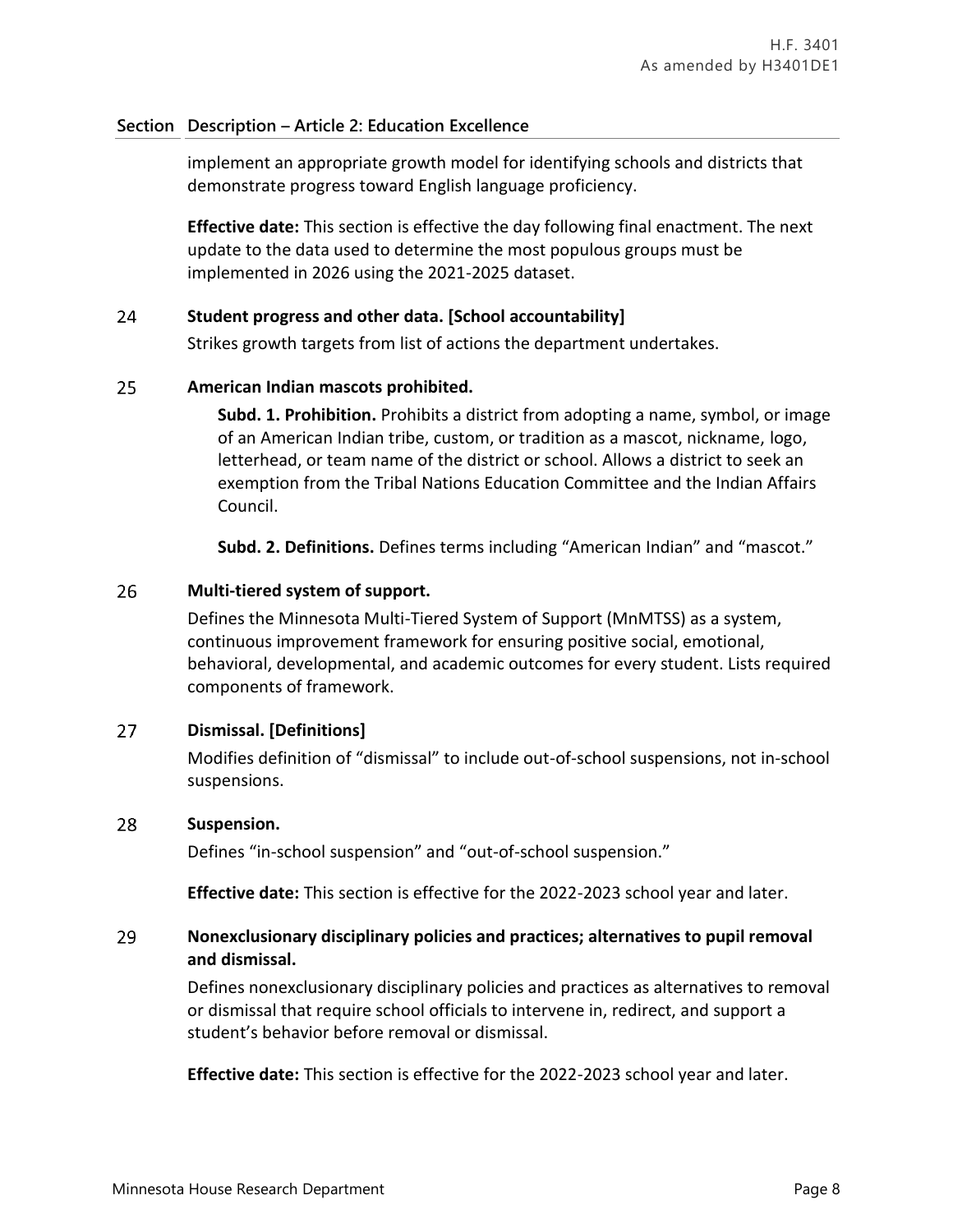#### 30 **Pupil withdrawal agreement.**

Defines a pupil withdrawal agreement as a verbal or written agreement between a school and a parent to withdraw the student to avoid expulsion or exclusion dismissal proceedings; limits a pupil withdrawal agreement to 12 months.

**Effective date:** This section is effective for the 2022-2023 school year and later.

#### 31 **Full and equitable participation in early learning.**

Prohibits dismissal of a student in kindergarten through grade three unless nonexclusionary discipline measures have been exhausted and there is an ongoing serious safety threat to the child or others.

"Dismissal" is defined in the Pupil Fair Dismissal Act as the denial of the current educational program to a pupil, including exclusion, expulsion, and suspension. Dismissal does not include removal from class.

**Effective date:** This section is effective July 1, 2022.

#### $32<sup>2</sup>$ **Provision of alternative programs. [Grounds for dismissal]**

Requires a school to use nonexclusionary disciplinary policies and practices before dismissal proceedings or pupil withdrawal agreements.

**Effective date:** This section is effective for the 2022-2023 school year and later.

### 33 **Provision of alternative education services; suspension pending expulsion or exclusion hearing. [Suspension procedures]**

Requires schools to provide alternative education services to students who are suspended more than five consecutive school days.

**Effective date:** This section is effective for the 2022-2023 school year and later.

#### 34 **Minimum education services. [Suspension procedures]**

Requires school officials to give suspended students the opportunity to complete all school work assigned during the suspension and receive full credit for the assignments. Encourages a principal to designate a school employee as a liaison to work with the student's teachers to allow the student to receive timely course materials and complete assignments and receive feedback.

**Effective date:** This section is effective for the 2022-2023 school year and later.

#### 35 **Written notice. [Exclusion and expulsion procedures]**

Requires written notice of intent to impose an expulsion to describe the nonexclusionary disciplinary policies and practices offered the student to avoid the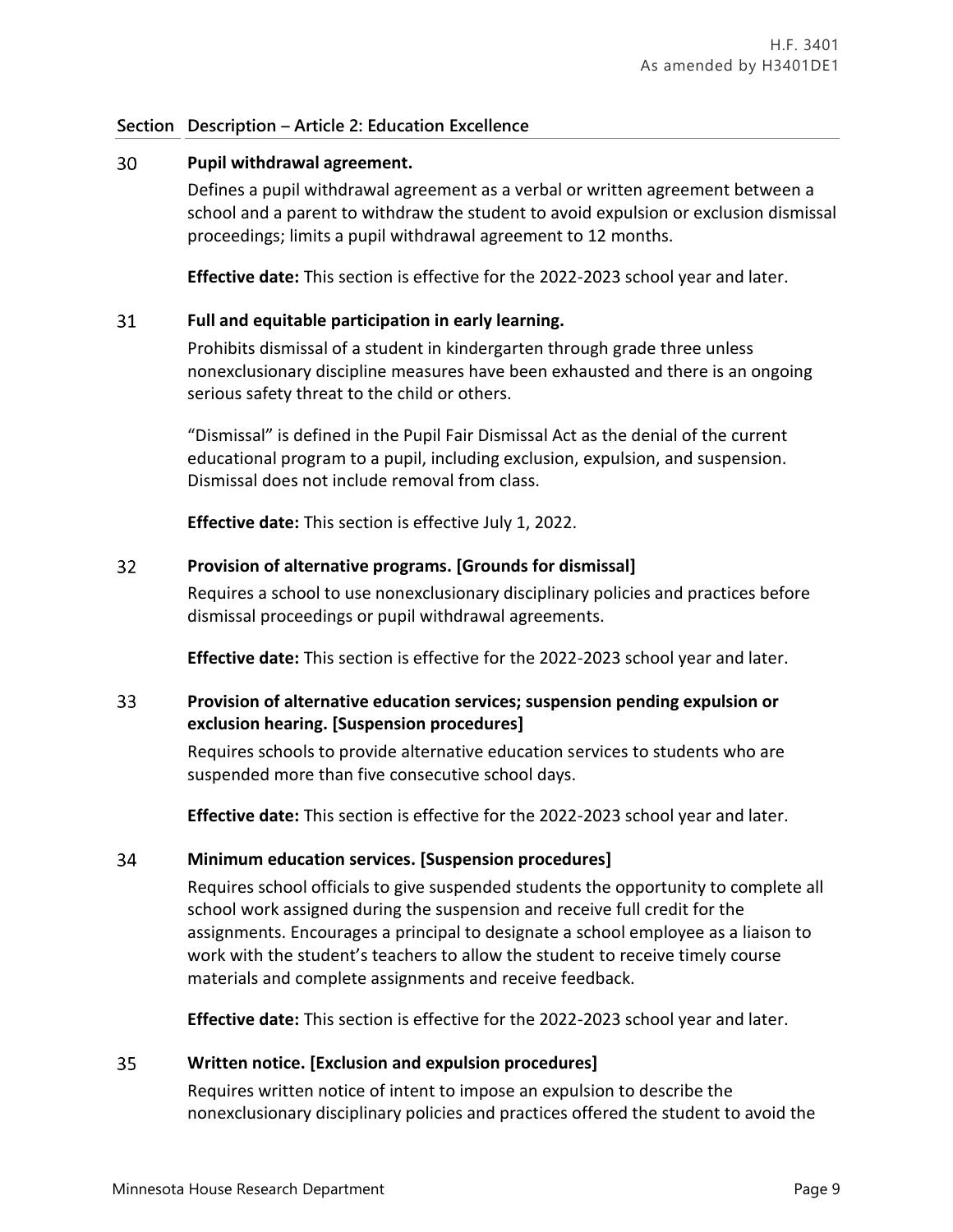expulsion. Requires a district inform parents that the department's list of legal resources is posted on the department's website.

**Effective date:** This section is effective for the 2022-2023 school year and later.

#### 36 **Admission or readmission plan. [Exclusion and expulsion procedures]**

Requires an admission or readmission plan to include measures to improve the student's behavior and lists optional elements of the plan. Requires the plan to include parental involvement in the admission or readmission process.

**Effective date:** This section is effective for the 2022-2023 school year and later.

### 37 **Exclusions and expulsions; student withdrawals; and physical assaults. [Report to the commissioner]**

Requires districts to report on pupil withdrawal agreements and nonexclusionary disciplinary practices to the commissioner.

**Effective date:** This section is effective for the 2022-2023 school year and later.

#### 38 **Policies to be established.**

Requires school discipline policies to include nonexclusionary disciplinary policies and practices.

Requires schools to make sure students who have been expelled or excluded, or withdrawn, are on track for readmission with peers, remain eligible for school-based or school-linked mental health services, and have information on accessing mental health services.

**Effective date:** This section is effective for the 2022-2023 school year and later.

#### 39 **Required policy. [Discipline and removal of students from class]**

Requires a discipline policy to contain a procedure to file a complaint regarding the application of discipline policies and seek corrective action.

#### 40 **Policy components. [Discipline and removal of students from class]**

Requires policy to include procedures to ensure victims of bullying who respond with behavior not allowed under the school's behavior policies have access to a remedial response, consistent with the bullying statute; prohibit the use of exclusionary practices for early learners; and prohibit the use of exclusionary practices to address attendance and truancy issues.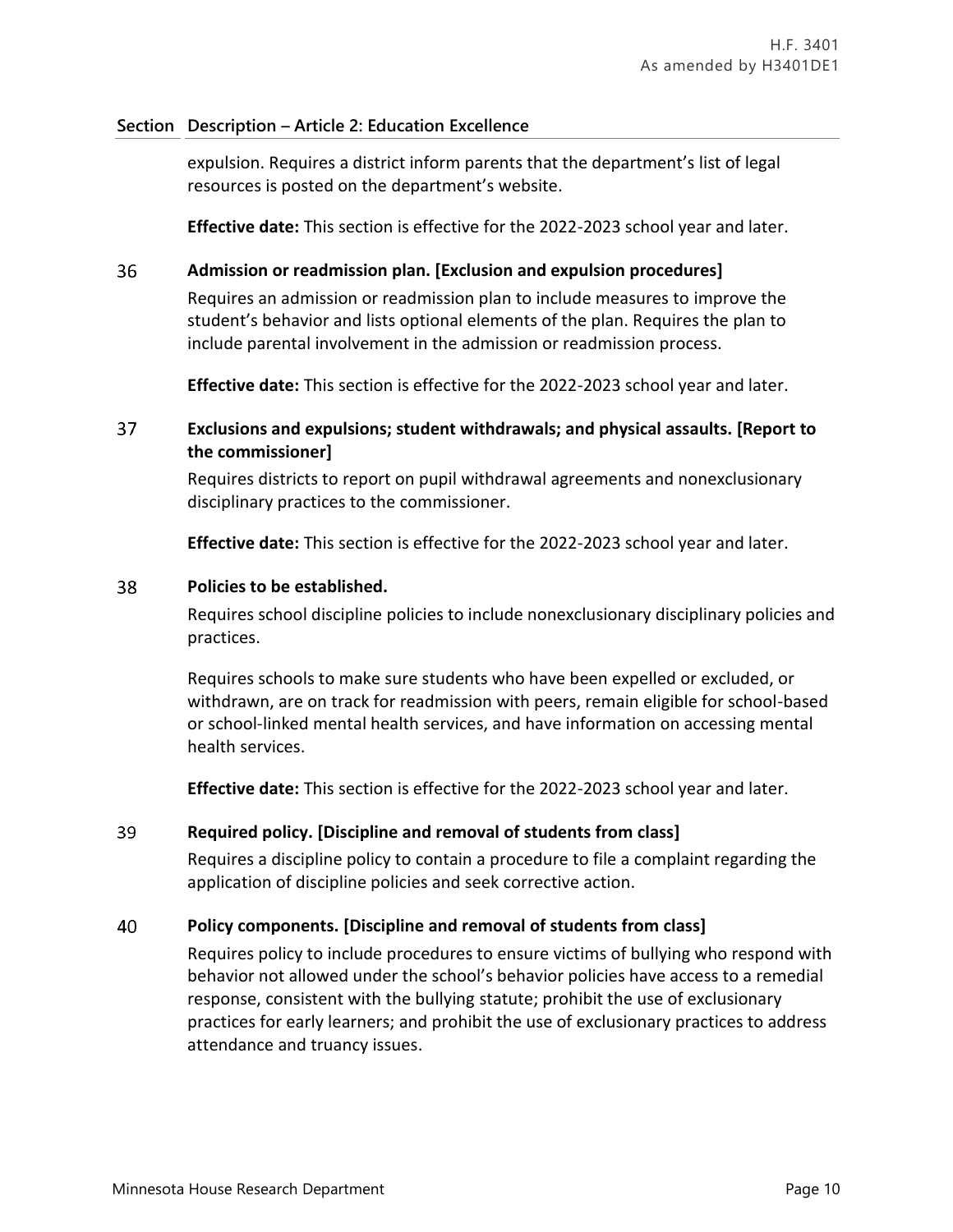41 **Discipline complaint procedure. [Discipline and removal of students from class]** Requires the discipline policy to have procedures for students, parents and other guardians, and school staff to file a complaint and seek corrective action when student discipline statutes are not being implemented appropriately. Requires policy to contain specific components.

#### 42 **Recess.**

Prohibits a teacher, school employee, or agent of a district or charter school from excluding a student in elementary school from participating in recess to punish or discipline the student.

**Effective date:** This section is effective July 1, 2022.

#### 43 **Definitions. [Postsecondary enrollment options act (PSEO)]**

Prohibits a postsecondary institution participating in PSEO from requiring a faith statement for a PSEO student during the application process or basing an admissions decision on a PSEO student's race, creed, ethnicity, disability, gender, or sexual orientation or religious beliefs or affiliations.

#### 44 **Enrollment priority. [Postsecondary Enrollment Options Act]**

Eliminates limits on when postsecondary institutions may provide information to high school students and parents, advertise, recruit, or solicit high school students to enroll in the institution's courses.

#### 45 **Courses according to agreements. [Postsecondary Enrollment Options Act]**

Requires a high school and a postsecondary institution that enroll students in concurrent enrollment courses to report to the commissioner the participation rates of students in the courses.

### 46 **Credits; grade point average weighting policy. [Postsecondary Enrollment Options Act]**

Requires a school board to adopt the same weighted grade point average policy for credits earned through PSEO as it does for credits earned through concurrent enrollment courses.

#### 47 **Financial arrangements. [PSEO Act]**

Reduces the withdrawal and absence periods from first 14 to first ten business days of quarter or semester, accelerating the time that the department stops payments to a postsecondary institution when a student withdraws or stops attending a class.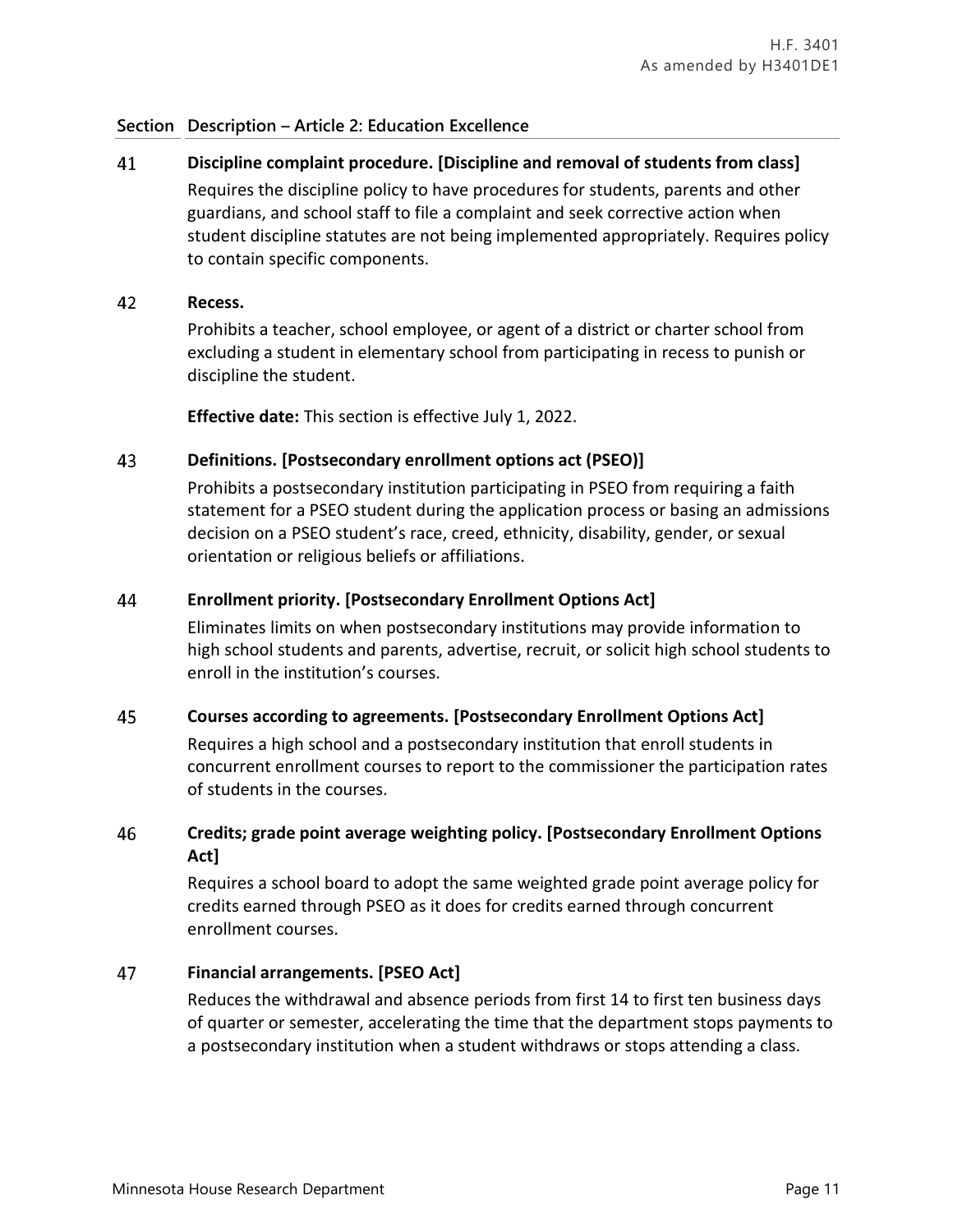### 48 **Program established. [Learning year program to provide instruction throughout year]**

Eliminates provision permitting student to participate in program and accelerate attainment of grade level or graduation requirements.

#### 49 **Program described. [American Indian education programs]**

Clarifies that American Indian education programs are designed to support American Indian students. Modifies description of instruction in American Indian language, literature, history, and culture.

### 50 **Enrollment of other children; shared time enrollment. [American Indian education programs]**

Limits enrollment in American Indian education programs on a shared time basis to American Indian children.

#### 51 **Location of programs. [American Indian education programs]**

Modifies the settings where American Indian education programs may be offered on a daily basis.

### 52 **American Indian culture and language classes. [American Indian education programs]**

Requires a district or Tribal contract school that conducts American Indian education programs under the American Indian Education Act and serves 100 or more stateidentified American Indian students enrolled in the district to provide American Indian culture and language classes.

#### 53 **American Indian Education program coordinators, paraprofessionals.**

Requires districts and Tribal contract schools to employ dedicated American Indian education program coordinators, rather than community coordinators or Indian home/school liaisons.

#### 54 **Parent and community participation.**

**Subd. 1. Parent committee.** Includes districts, charter schools, and Tribal contract schools in requirements relating to parent committees.

**Subd. 2. Annual compliance.** Modifies requirements relating to American Indian parent advisory committee's vote of concurrence or nonconcurrence with offerings extended to American Indian students.

**Subd. 3. Membership.** Modifies eligibility for membership in American Indian parent advisory committee.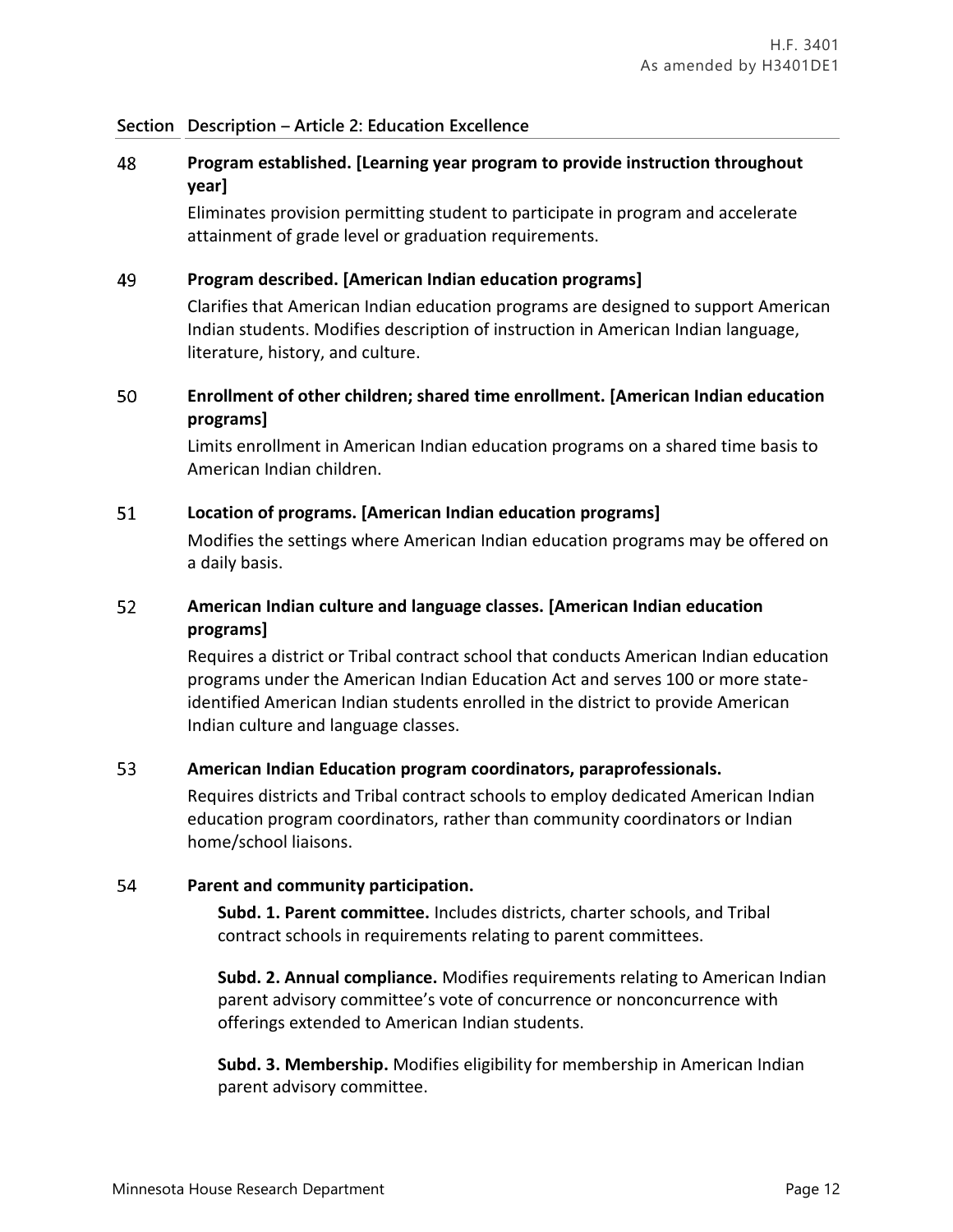**Subd. 4. Alternate committee.** Replaces reference to American Indian school with reference to Tribal contract school.

**Subd. 5. State-identified American Indian.** Establishes how count of stateidentified American Indian students is determined.

#### 55 **Duties; powers. [Indian education director]**

Modifies duties of the American Indian director and references to parties with whom the director must work collaboratively and in conjunction with.

#### 56 **Graduation ceremonies; tribal regalia and objects of cultural significance.**

Requires a district or charter school to allow an American Indian student to wear American Indian regalia, Tribal regalia, or objects of cultural significance at graduation ceremonies.

**Effective date:** This section is effective the day following final enactment.

#### 57 **American Indian education aid.**

Clarifies that charter schools may receive American Indian education aid.

#### 58 **Records. [American Indian education aid.]**

Strikes "pilot" from description of American Indian education programs.

#### 59 **Achievement and integration; plan implementation; components.**

Modifies achievement and integration plan requirements. Requires plans to include strategies to validate, affirm, embrace, and integrate cultural and community strengths; and to address institutional racism. Requires districts to use local data to the extent practicable to develop plan components and strategies. Requires districts to implement interventions to eliminate academic disparities for students impacted by racial, gender, linguistic, and economic inequities.

**Effective date:** This section is effective for all plans reviewed and updated after the day following final enactment.

#### 60 **Restrictive procedures.**

Broadens application of restrictive procedures statutes from only students with disabilities to all students.

#### 61 **Restrictive procedures plan. [Standards for restrictive procedure]**

Broadens the role of the oversight committee to review the use of restrictive procedures for disproportionality, racial disparities, usage of restrictive procedures, involvement of school resource officers, student documentation of whether staff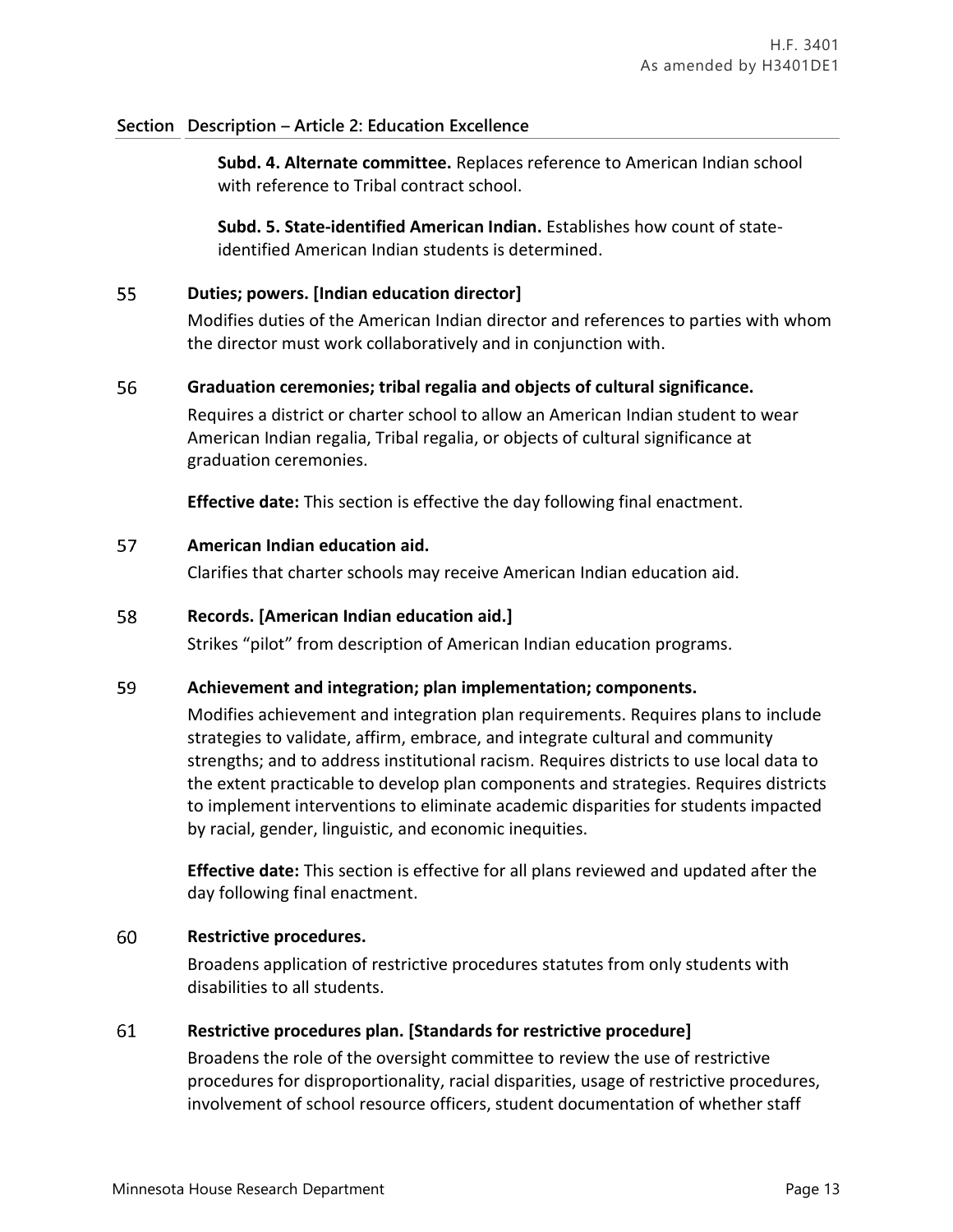followed the appropriate standards, and whether restrictive procedures are contraindicated for the student.

#### 62 **Restrictive procedures. [Standards for restrictive procedures]**

Modifies requirement for IEP meeting, depending on whether student is a student with a disability.

#### **Physical holding or seclusion. [Standards for restrictive procedures]** 63

Requires a debriefing process following the use of a restrictive procedure.

#### 64 **Tobacco products prohibited in public schools.**

Allows an American Indian student to carry a medicine pouch containing loose tobacco intended in observance of traditional spiritual or cultural practices. Defines an American Indian as a person having origins in any of the original peoples of North America who maintain cultural identification through Tribal affiliation or community recognition.

### 65 **National and international education comparisons. [Statewide testing and reporting]**

Requires districts and schools selected to participate in the national assessment of educational progress or similar assessments to do so.

#### 66 **Revisor instruction.**

Instructs the Revisor to renumber statutory provisions relating to statewide assessments and reporting requirements.

#### 67 **Repealer.**

Repeals Minnesota Statutes, section 120B.35, subdivision 5, which requires districts to develop strategies to keep students with emotional or behavioral disorders in school and increase their graduation rates.

# **Article 3: Teachers**

This article modifies provisions relating to teacher licensure, reporting shortages of teachers, tenure or continuing contract, teacher and principal evaluations, teacher preparation time, and programs intended to increase the number of teachers who are of color or American Indian, among others.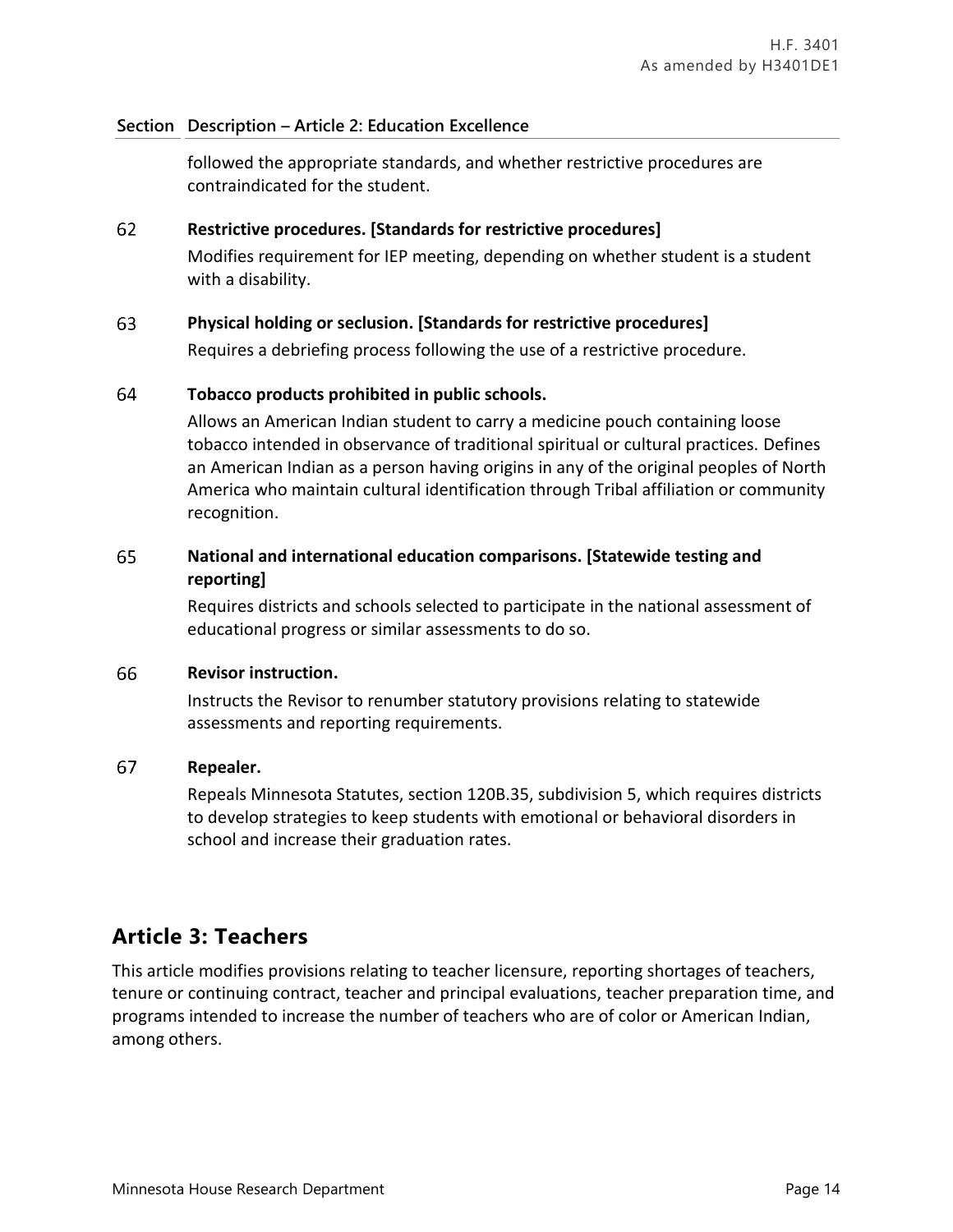### **Increasing the percentage of teachers of color and American Indian teachers in**   $\mathbf{1}$ **Minnesota.**

**Subd. 1. Purpose.** Establishes purpose of statute is to set state goals for increasing the percentage of teachers of color and American Indian teachers, and ensure all students have access to effective and diverse teachers who reflect the diversity of students.

**Subd. 2. Equitable access to racially and ethnically diverse teachers.** States goal that the percentage of teachers who are of color or American Indian should increase at least two percentage points per year to have a teaching workforce that more closely reflects the student population and ensure students have equitable access to effective and diverse teachers by 2040.

**Subd. 3. Rights not created.** States that goal in this section does not exclude other goals or confer a right or create a claim.

**Subd. 4. Reporting.** Requires the Professional Educator Licensing and Standards Board (PELSB) to report on aggregate outcomes of state programs related to the preparation or retention of diverse teachers.

**Effective date:** This section is effective the day following final enactment.

#### $2<sup>1</sup>$ **Curriculum policy.**

Requires a school board to adopt a written policy that prohibits discrimination or discipline for a teacher or principal for incorporating into curriculum contributions by persons in a protected class.

#### 3 **Shortage area.**

Requires PELSB to identify teacher shortage areas based on the number of assignments a district is unable to fill with a licensed teacher by November 1 of every even-numbered year, the number of out of field permissions issued, and the number of Tier 1 licenses issued in license fields with board-approved preparation programs.

**Effective date:** This section is effective July 1, 2022.

#### $\overline{4}$ **Survey of districts.**

Requires the teacher supply and demand report to include district data on the number of teachers hired in the preceding two years, the number of teachers hired holding a license at each tier level, and the number of assignments the district was unable to fill with a licensed teacher, and licenses and permissions for license fields with a board-approved preparation program by economic development regions.

**Effective date:** This section is effective July 1, 2022.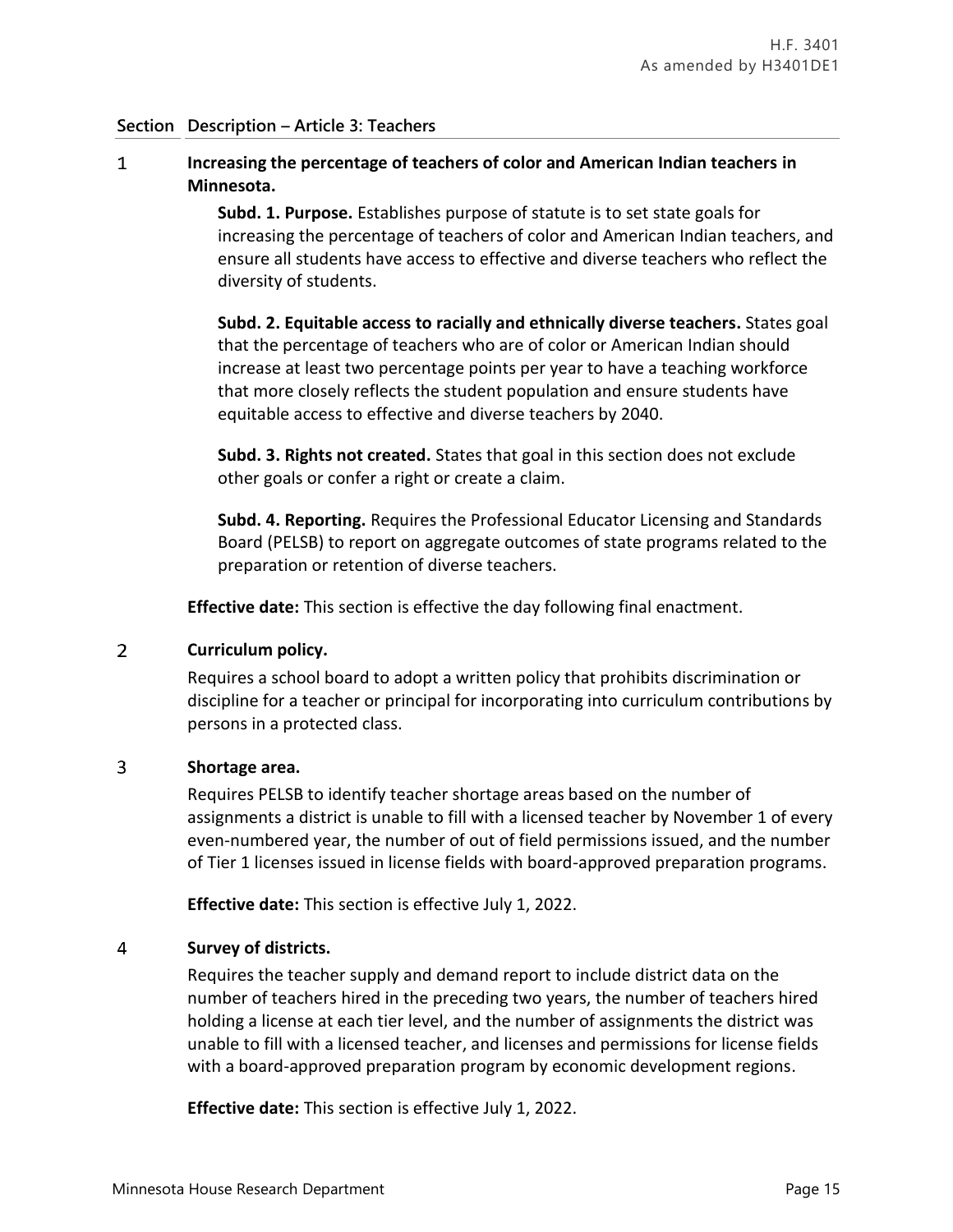#### 5 **Mental illness. [Duties of Board of School Administrators]**

Requires the board to adopt rules that require school administrators renewing a license to have at least two hours of mental illness training, including at least one hour of suicide prevention training and one additional hour on specified topics.

#### 6 **Limitations on license. [Tier 1 license]**

Eliminates exclusion of Tier 1 teachers from definition of "teacher," allowing Tier 1 teachers to be in the same bargaining unit as other teachers for purposes of collective bargaining.

#### $\overline{7}$ **Requirements. [Tier 3 license]**

Requires PELSB to issue a Tier 3 license to a candidate who either: (1) completed a teacher preparation program from a culturally specific minority serving institution and is eligible for a teacher license in another state; or (2) completed a university teacher preparation program in another country and has taught at least two years. Requires candidate to have completed student teaching comparable to Minnesota requirements.

#### 8 **Requirements. [Tier 4 license]**

Allows candidate for Tier 4 license to meet teaching experience requirement with experience in another state.

#### 9 **Tests. [Teacher licensure assessment]**

Paragraphs (a) and (b) strike the skill test requirements for Tier 4 license. Eliminates Tier 3 and Tier 4 pedagogy and content exam requirements for candidates who have completed board-approved preparation programs, and candidates who have completed preparation programs in other states where they have passed licensure examinations. Requires PELSB to adopt rules allowing for a performance assessment to be used in place of an examination.

Paragraph (c) requires testing centers to provide monthly opportunities for untimed content and pedagogy exams. Requires a candidate who has not passed a required exam after two attempts to be allowed to retake the exam for free.

### 10 **Hiring, dismissing. [Employment contracts; terms and conditions (districts in cities outside the first class)]**

Requires a district to report all new teacher hires and terminations by race and ethnicity annually to the Department of Education.

**Effective date:** This section is effective the day following final enactment.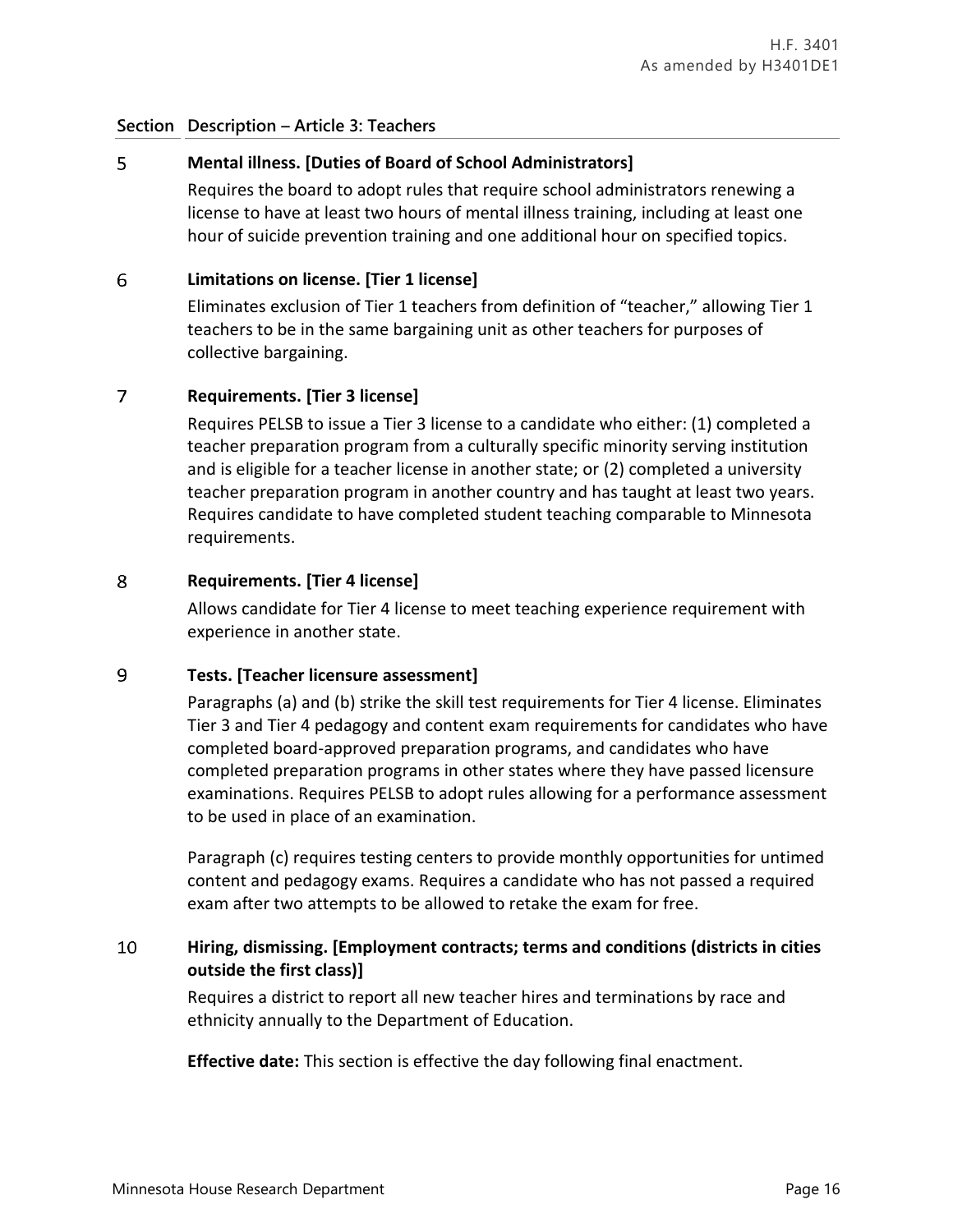### 11 **Probationary period. [Employment contracts; terms and conditions (districts in cities outside the first class)]**

Modifies probationary period for a teacher who has taught for three consecutive years in a single district or charter school in Minnesota or another state by allowing the teacher to obtain continuing contract status after serving a one-year probationary period rather than a three-year period.

**Effective date:** This section is effective for collective bargaining agreements effective July 1, 2023, and later.

### 12 **Development, evaluation, and peer coaching for continuing contract teachers. [Employment contracts; terms and conditions (districts in cities outside the first class)]**

Requires districts to use a rubric or performance standards for teacher practice that includes teachers' cultural responsiveness, and to have common descriptions of effectiveness using at least three levels of performance.

### 13 **Probationary period; discharge or demotion. [Teacher Tenure Act; cities of the first class]**

Modifies probationary period for a teacher who has taught for three consecutive years in a single district or charter school in Minnesota or another state by allowing the teacher to obtain tenure with a one-year probationary period rather than a three-year period.

**Effective date:** This section is effective for collective bargaining agreements effective July 1, 2023, and later.

#### 14 **Development, evaluation, and peer coaching for continuing contract teachers.**

Requires districts to use a rubric or performance standards for teacher practice that includes teachers' cultural responsiveness, and to have common descriptions of effectiveness using at least three levels of performance.

#### 15 **Hiring and dismissal. [Teacher tenure act; cities of the first class]**

Requires a district to report all new teacher hires and terminations by race and ethnicity annually to the Department of Education.

**Effective date:** This section is effective the day following final enactment.

#### 16 **Preparation time.**

Requires collective bargaining agreements for teachers to include provisions for due process forms and procedures for teachers working with students receiving special education services. If the parties cannot agree on the language, the agreement must by default include a provision giving teachers an average of 60 minutes per day for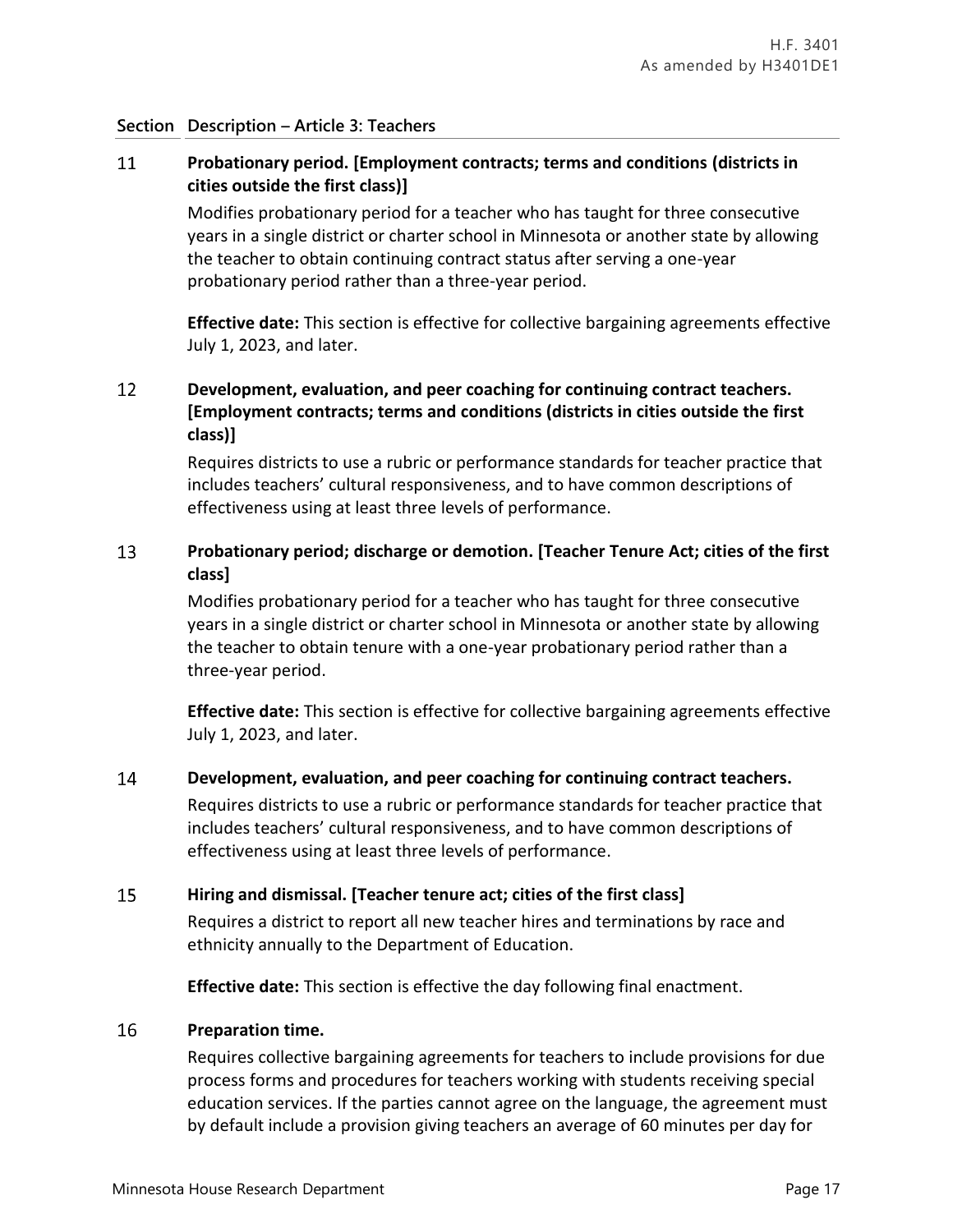due process forms and procedures in addition to the required preparation time. The requirement would begin to apply in the 2022-2023 school year.

**Effective date:** This section is effective the day following final enactment.

#### 17 **Collaborative urban and greater Minnesota educators of color grant program.**

**Subd. 1. Establishment.** Modifies purpose of grant.

**Subd. 2. Competitive grants.** Requires applicants to submit a plan describing how it will use grant funds, and modifies priority order for criteria.

**Subd. 3. Grant program administration.** Requires PELSB to establish a standard allowable dollar range for the amount of direct financial assistance an institution may provide to a candidate, and describes how range must be established.

**Subd. 4. Report.** Modifies reporting requirement for institutions awarded grants.

#### 18 **Teacher mentorship and retention of effective teachers.**

Modifies uses of grant funds. Requires PELSB to prioritize grants for efforts to induct, mentor, and retain Tier 2 or 3 teachers who are of color or American Indian, and Tier 2 or 3 teachers in licensure shortage areas. Allows grants to be awarded for up to 24 months. Modifies reporting deadline.

**Effective date:** This section is effective July 1, 2022.

#### 19 **Principals; duties, evaluation.**

Requires principal evaluations to support and improve principal's culturally responsive leadership practices.

**Effective date:** This section is effective July 1, 2023.

#### $20<sub>1</sub>$ **Teacher supply and demand report.**

Requires the Professional Educator Licensing and Standards Board to include in the 2023 supply and demand report the number of teacher openings, by school district, for teachers with licenses in specified fields. For each field, the report must include the number of teachers hired, by district, at each license level, and the number of teacher assignments the district was unable to fill with a licensed teacher.

**Effective date:** This section is effective the day following final enactment.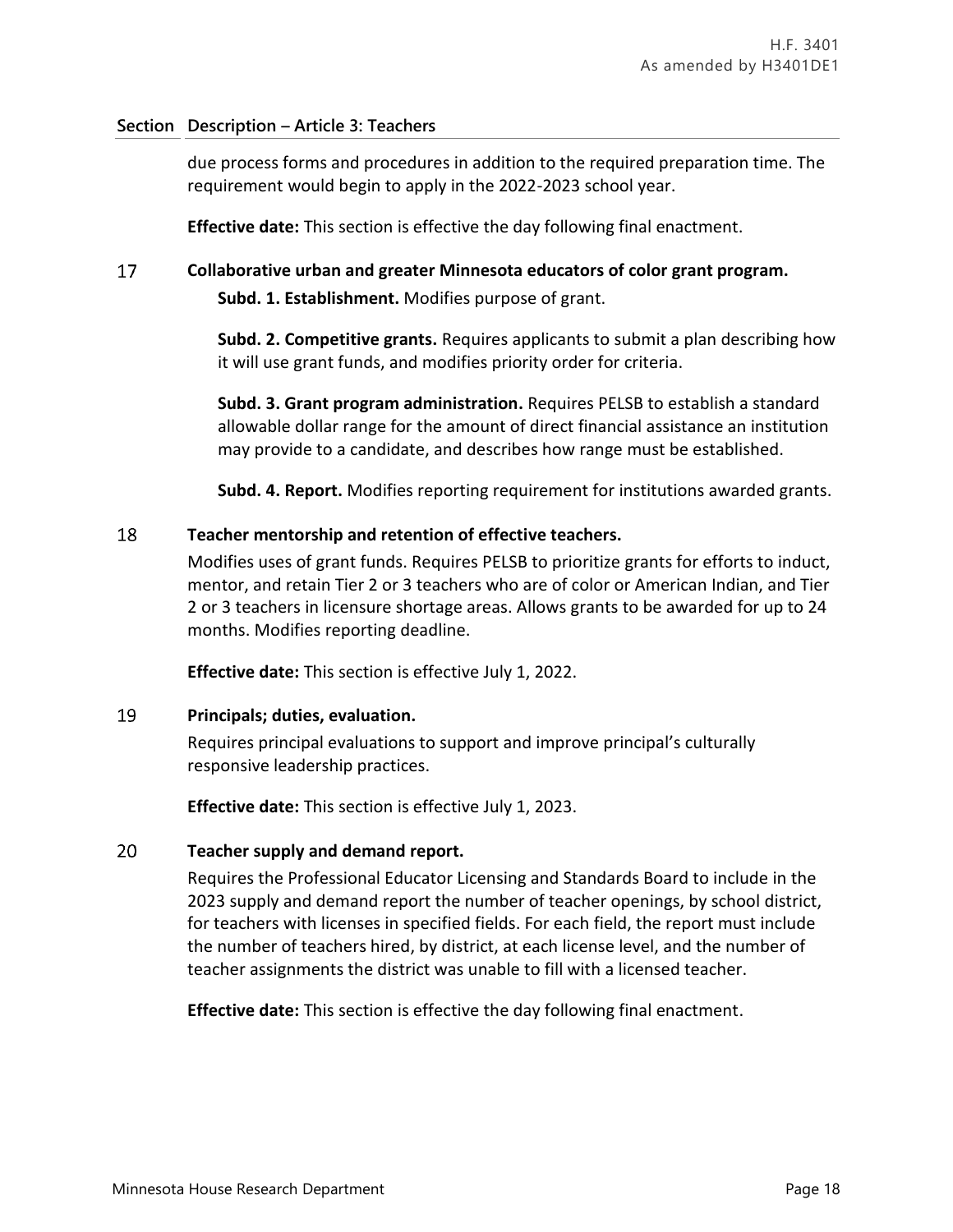# **Article 4: Charter Schools**

This article defines new terms, requires market need and demand studies, modifies admissions requirements, and makes other changes.

## **Section Description – Article 4: Charter Schools**

### $\mathbf{1}$ **Definitions.**

Defines "charter management organization," "education management organization," "market need and demand study," and "online education service provider."

**Effective date:** This section is effective July 1, 2022.

#### $\overline{2}$ **Certain federal, state, and local requirements. [Applicable law]**

Requires charter schools to comply with statute on alternatives to suspension.

#### 3 **English learners. [Applicable law]**

Requires charter schools to comply with the Education for English Learners Act.

#### 4 **Application content. [Authorizers]**

Makes term of a charter school authorizer open-ended instead of being limited to five years.

#### 5 **Withdrawal. [Authorizers]**

Amends authorizer withdrawal requirements.

#### 6 **Individuals eligible to organize. [Forming a school]**

Requires an authorizer application to include a market need and demand study; strikes requirement that application include a statement of assurances of legal compliance.

#### $\overline{7}$ **Authorizer's affidavit; approval process. [Forming a school]**

Requires an authorizer affidavit to include a market need and demand study.

#### 8 **Adding grades or sites. [Forming a school]**

Requires an authorizer approving a school's application to add grades or primary enrollment sites to include a market need and demand study in the supplemental affidavit filed with the commissioner.

#### 9 **Membership criteria. [Board of directors]**

Requires teachers serving on a charter school board of directors to meet the definition of licensed teacher under section 122A.06, subdivision 2.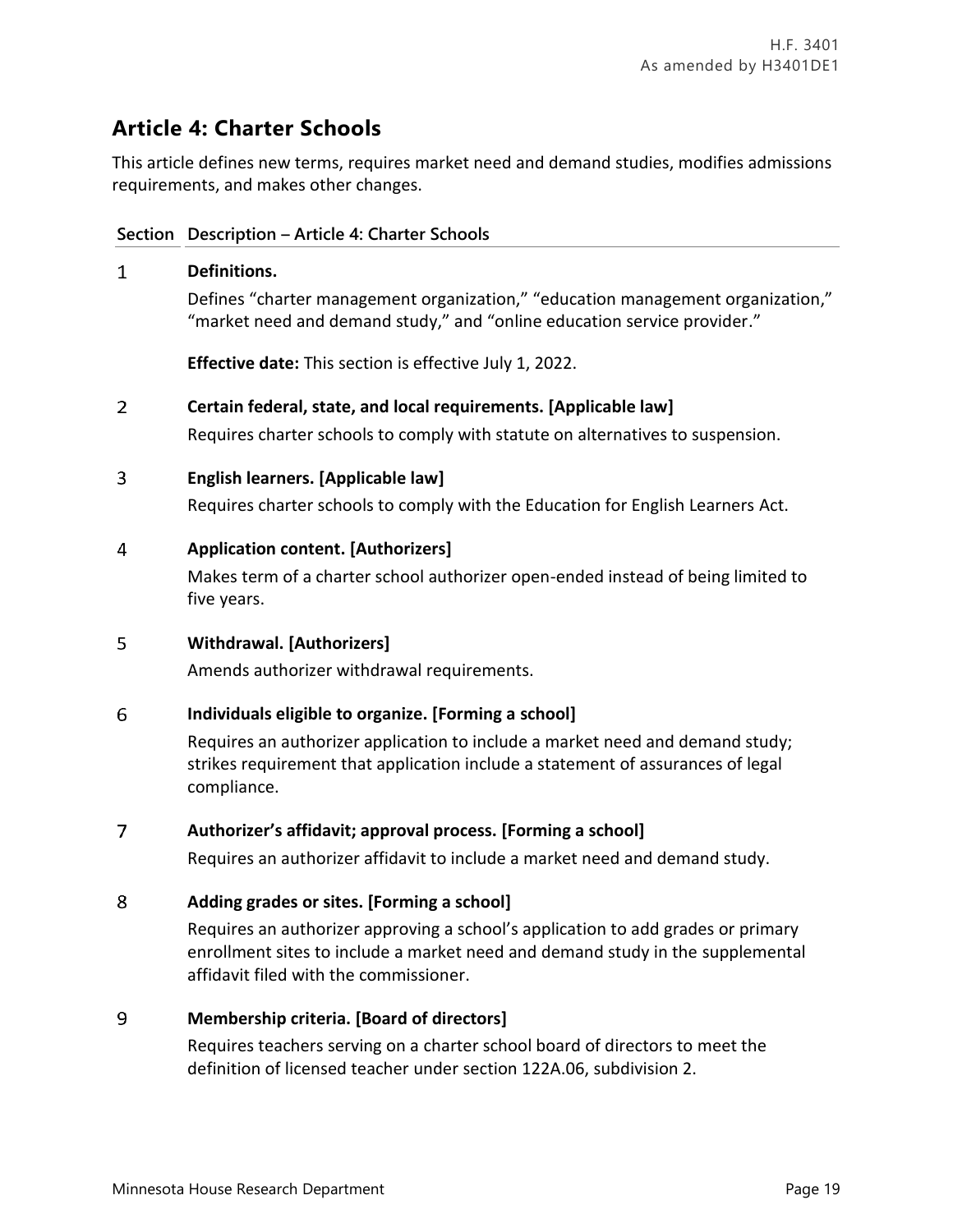### **Section Description – Article 4: Charter Schools**

#### $10<sup>°</sup>$ **Admission requirements and enrollment.**

Requires charter school admission to be free to a resident of Minnesota, and gives enrollment preference to Minnesota residents over out-of-state residents. Requires students enrolled in a charter school's prekindergarten program to apply for entry into kindergarten without receiving an enrollment preference.

Modifies admissions preferences for charter schools that serve at least 90 percent of enrolled students who are eligible for special education services and have a primary disability of deaf, hard-of-hearing, or deafblind. The charter school would be able to give an enrollment preference to students who are eligible for special education services and have that same primary disability. The school would not be able to limit admission based on the child's eligibility for other special education services.

#### 11 **Leased space. [Facilities]**

Requires a charter school to lease space from the owner of the space instead of subleasing the space.

#### 12 **Affiliated nonprofit building corporation. [Facilities]**

Prohibits an affiliated building corporation from supporting more than one charter school.

#### $13$ **Audit report. [Reports]**

Requires a charter management organization or educational management organization to submit an audit report to the commissioner annually by December 31.

#### 14 **School closures; payments. [Payment of aids to charter schools]**

Strikes an obsolete reference to chapter on cooperatives.

# **Article 5: Health and Safety**

This article encourages schools to provide substance misuse awareness and prevention instruction, modifies the student bullying statute, requires school boards to address malicious and sadistic conduct, and requires districts and charter schools to maintain a supply of opiate antagonists.

### **Section Description – Article 5: Health and Safety**

#### $\mathbf{1}$ **Substance misuse awareness and prevention.**

This section strongly encourages school districts and charter schools to provide substance misuse awareness and prevention instruction at least once to students in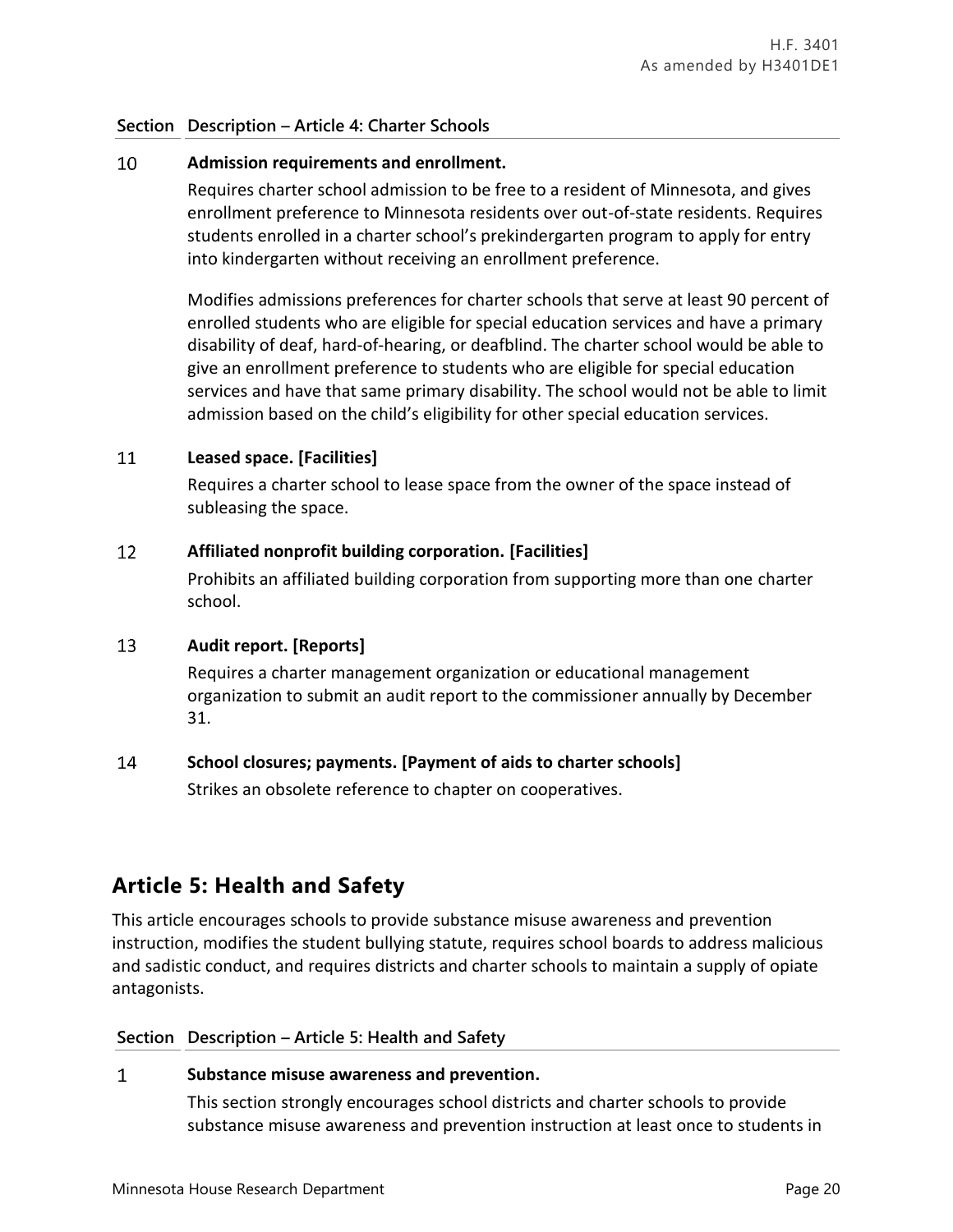## **Section Description – Article 5: Health and Safety**

grades 6 through 8. Instruction must include the role of social media in substance misuse and in the distribution of illegal drugs. The section encourages schools to provide instruction to students in higher grades, and to use peer-to-peer education programs to provide the instruction.

"Substance misuse" means the use of any psychoactive or mood-altering substance, without compelling medical reason, in a manner that results in mental, emotional, or physical impairment and causes socially dysfunctional or socially disordering behavior and that results in psychological dependence or physiological addiction as a function of continued use. Substance misuse has the same meaning as drug abuse or abuse of drugs.

#### $\overline{2}$ **Safe and supportive schools programming. [School student bullying policy]**

Strikes language encouraging districts and schools to provide instruction to reduce prohibited conduct, and take other actions. Replaces encouragement with requirement that districts engage students in creating a safe and supportive school environment, and take other actions.

#### 3 **State model policy. [School student bullying policy]**

Requires the commissioner to develop procedures for reviewing district and school programs and policies on evidence-based social-emotional learning; and maintain resources to help schools implement strategies to create a positive school climate and use evidence-based social-emotional learning to prevent and reduce discrimination and other improper conduct. Requires the commissioner to develop and adopt state-level social-emotional learning standards.

#### 4 **Malicious and sadistic conduct.**

Defines "malicious and sadistic conduct," and requires school boards to prohibit malicious and sadistic conduct involving race, religion, disability, sexual harassment, sexual orientation, and sexual exploitation by a district or school staff member or student against another staff member or student. The new statute references the student bullying statute, which requires public schools to adopt a policy that addresses bullying. "Malicious and sadistic conduct" means creating a hostile learning environment by acting with the intent to cause harm by intentionally injuring another without just cause or reason or engaging in extreme or excessive cruelty or delighting in cruelty.

#### 5 **Child abuse hotline number.**

To the extent a school board or charter school receives nonpublic funds or in-kind contributions for posters with the national child abuse hotline number, it must display the posters in each school building or otherwise provide students notice of the hotline number.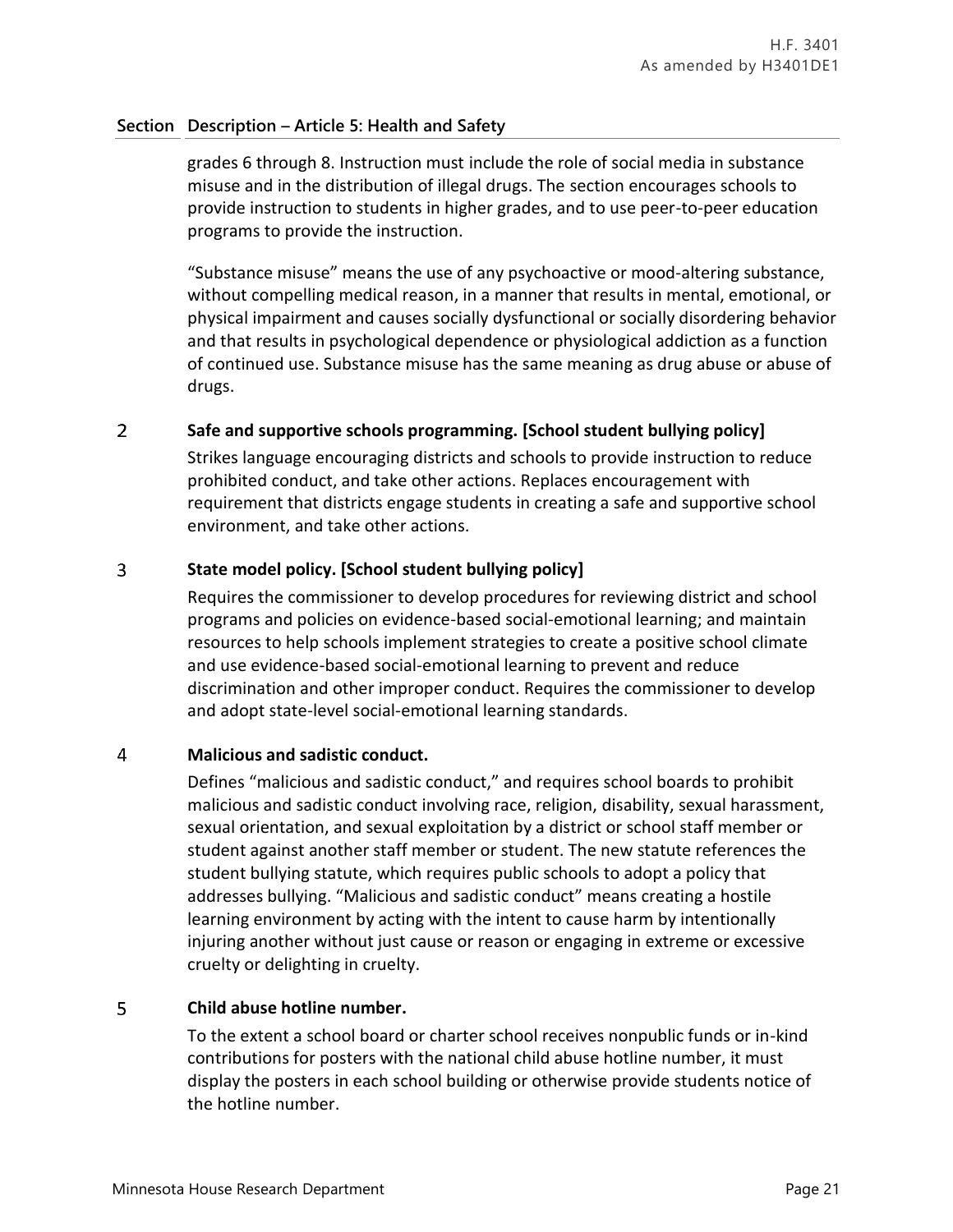## **Section Description – Article 5: Health and Safety**

#### 6 **Opiate antagonists.**

Requires school districts and charter schools to maintain a supply of opiate antagonists at each site. The district or charter school can enter into an arrangement with suppliers to obtain the opiate antagonists at fair market, free, or reduced prices; a third party may also pay for the supply.

An "opiate antagonist" is defined as naloxone hydrochloride or any similarly acting drug approved by the Federal Drug Administration for the treatment of a drug overdose. An opiate antagonist may be administered by the persons authorized in Minnesota Statutes, section 151.37, subdivision 12. This statute allows a licensed physician, licensed advanced practice registered nurse, or licensed physician assistant to authorize certain individuals, including a licensed school nurse or certified public health nurse, to administer an opiate antagonist under certain circumstances.

**Effective date:** This section is effective July 1, 2022.

# **Article 6: Nutrition and Libraries**

This article modifies provisions relating to the Summer Food Service Program and Child and Adult Care Food Program and library services; and it substitutes references to "free and reduced-price lunches" with "free and reduced-price meals."

## **Section Description – Article 6: Nutrition and Libraries**

 $\mathbf{1}$ **Student performance data. [System accountability and statistical adjustments]** Changes the name of the student category used to disaggregate student data from

#### $\overline{2}$ **Designating and approving a center.**

Changes the name of the student category in area learning center statute from eligible to receive free or reduced-price lunch, to free or reduced-price meals.

#### 3 **Summer Food Service Program and Child and Adult Care Food Program.**

free or reduced-price lunch to free or reduced-price meals.

**Subd. 1. Summer Food Service Program replacement aid.** Makes technical change.

**Subd. 2. Child and Adult Care Food Program and Summer Food Service Program sponsor organizations.** Limits how often legally distinct Child and Adult Care Food Program and Summer Food Service Program sites can transfer sponsoring organizations to once per year.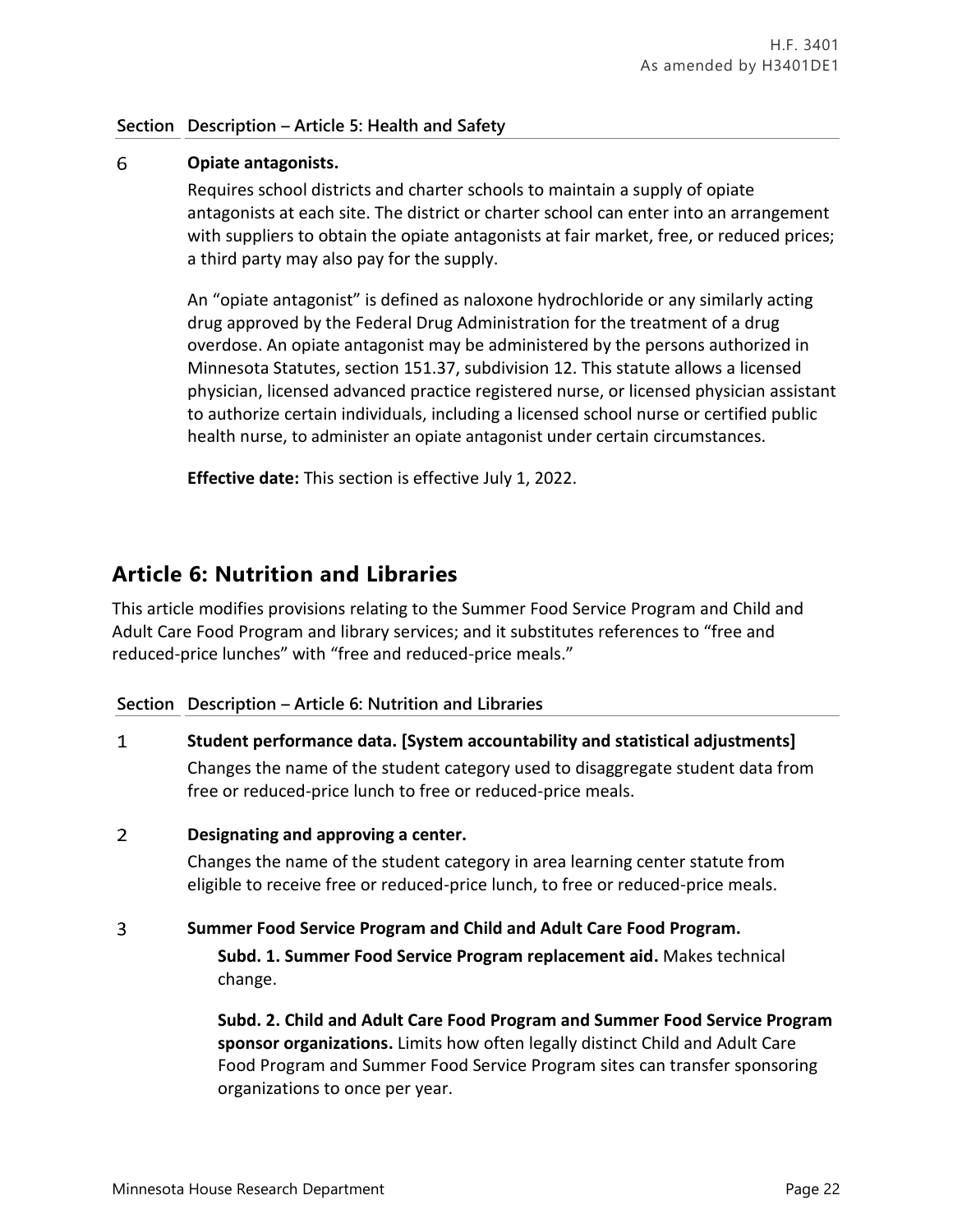## **Section Description – Article 6: Nutrition and Libraries**

**Subd. 3. Child and Adult Care Food Program and Summer Food Service Program training.** Requires a nongovernmental organization to provide documentation to the Department of Education verifying that staff members have completed program-specific training before applying to sponsor a Child and Adult Care Food Program and Summer Food Service Program site.

**Subd. 4. Summer Food Service Program locations.** Prohibits the Department of Education from approving a new Summer Food Service Program open site that is within a half-mile of an existing Summer Food Service Program site, unless the new program will not serve the same group of children for the same meal type.

#### $\overline{4}$ **Eligibility. [School readiness programs.]**

Changes the name of the student eligibility category by changing free or reducedprice lunch to free or reduced-price meals.

### 5 **Application process; priority for high poverty schools. [Voluntary prekindergarten program]**

Modifies references to free or reduced-price lunch to free or reduced-price meals.

#### 6 **Amount of aid. [School readiness aid]**

Changes references to free or reduced-price lunch to free or reduced-price meals.

#### $\overline{7}$ **Full-service community school program. [Full-service community schools]**

Changes references to free or reduced-price lunch to free or reduced-price meals.

### 8 **Free or reduced-price meal eligibility. [Prekindergarten through grade 12 parental rights coded elsewhere.]**

Changes reference to free or reduced-price lunch to free or reduced-price meals.

#### 9 **School libraries and media centers.**

Lists characteristics of a school library or school library media center.

#### 10 **Special education initial aid. [Special education aid]**

Changes reference to free or reduced-price lunch to free or reduced-price meals.

#### 11 **Compensation revenue pupil units. [Definition of pupil units]**

Changes reference to free or reduced-price lunch to free or reduced-price meals.

#### $12<sup>12</sup>$ **Free and reduced-price meals. [Definition of pupil units]**

Changes reference to free or reduced-price lunch to free or reduced-price meals.